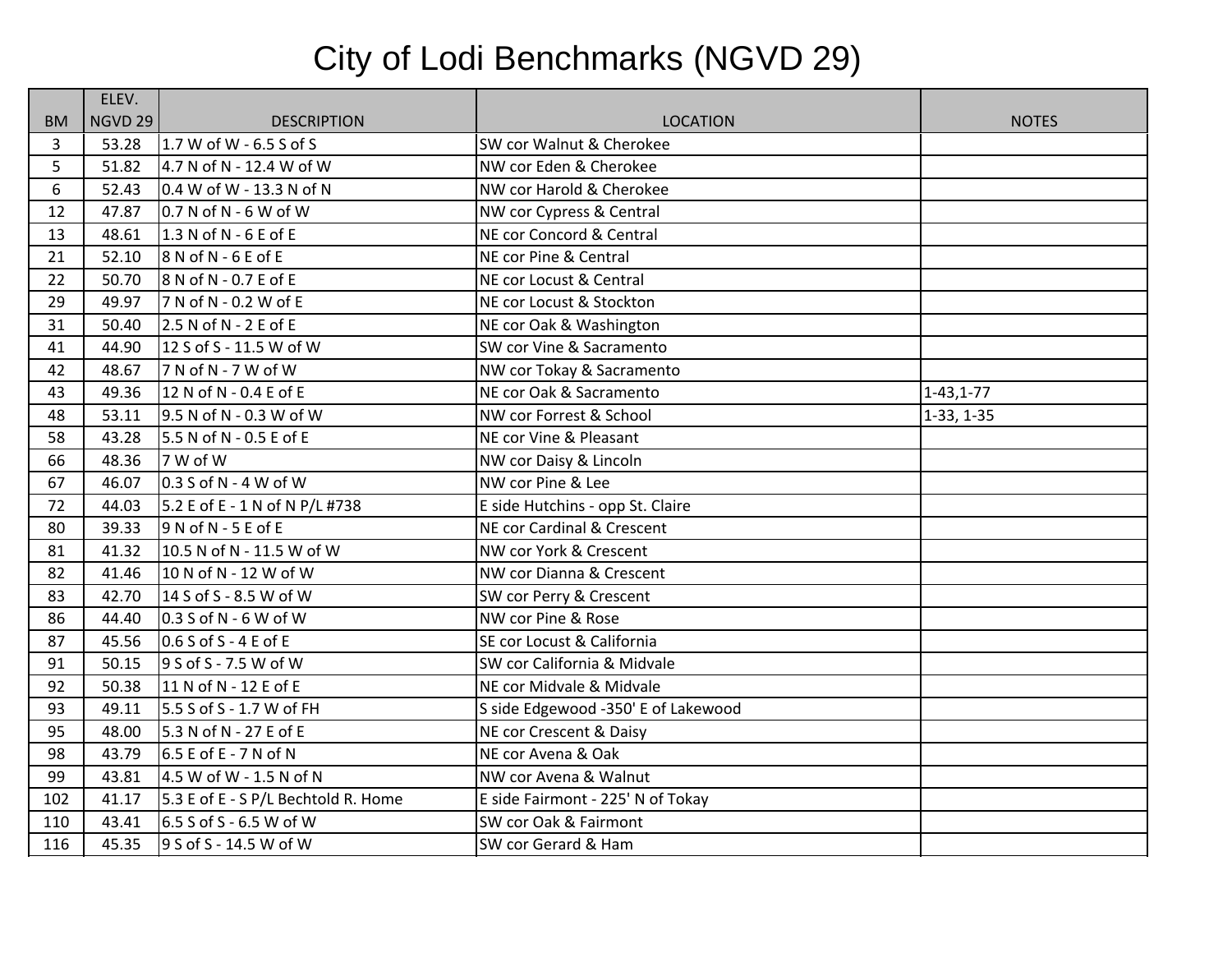| 119 | 46.97 | 12.5 N of N - 11.5 W of W           | NW cor Mason & Ham                                      |                                |
|-----|-------|-------------------------------------|---------------------------------------------------------|--------------------------------|
| 121 | 46.41 | 5.5 N of N - 6.5 E of E             | NE cor Laurel & Turner                                  |                                |
| 125 | 41.85 | 9.5 N of N - 13 E of E              | NE cor Oak & Pacific                                    |                                |
| 127 | 36.45 | 8.5 N of N - 8.5 E of E             | NE cor Kensington & Corbin                              |                                |
| 128 | 36.14 | 8.5 N of N - 7.5 E of E             | NE cor Charleston & Corbin                              |                                |
| 129 | 36.90 | 0.2 E/BOC - 1.4 S/SICB              | W. side Normandy cul de sac - 40 W of C/L               |                                |
| 133 | 46.25 | NE cor Pump base Well #5            | W side Mills opp Collette                               |                                |
| 134 | 43.90 | 12 N of N - 10 E of E               | NE cor Robert & Mills                                   |                                |
| 135 | 44.14 | 10 N of N - 5.3 E of E              | NE cor Lake & Loma                                      |                                |
| 136 | 44.89 | 11 S of S - 19.5 E of E             | SE cor Howard & Holly                                   |                                |
| 138 | 43.65 | 14 S of S - 14.5 E of E             | SE cor James & Holly                                    | $1 - 7$                        |
| 139 | 45.18 | 2 N of RR Signal - 6 W of RR Signal | <b>CL Mills &amp; Turner</b>                            | $1 - 37$                       |
| 143 | 44.21 | 1.5 S of S - 3 E of E               | SE cor Park & School                                    |                                |
| 147 | 39.50 | 10 N of N - 6 W of W                | NW cor Jerry & Mills                                    | $1 - 7$                        |
| 149 | 38.39 | 8 S of S - 7.5 E of E               | SE cor Santa Ynez & Mills                               |                                |
| 152 | 49.21 | 0.3 S of S - W P/L #626             | S side Birchwood - 175' W of Edgewood                   |                                |
| 153 | 55.00 | 8 S of S                            | 1.3 W of E end Ret. Wall - S side Turner Road Underpass |                                |
| 154 | 38.35 | 7.5 S of S - 7.5 W of W             | SW cor Benson & Capell                                  |                                |
| 155 | 35.84 | 16 N of N - 5.2 E of E              | NE cor Camellia & Tokay                                 |                                |
| 156 | 36.23 | 8.5 S of S - 7 W of W               | SW cor Alto & Corbin                                    |                                |
| 157 | 44.19 | 7.4 N of N - 7.5 E of E             | NE cor Mills & Short                                    |                                |
| 158 | 53.79 | 7 S of S - 8.5 W of W               | SW cor Pioneer & Cherokee                               |                                |
| 159 | 49.65 | 0.2 N of N                          | N side Willow Glen Dr - 100' W of Green Oaks            |                                |
| 160 | 42.38 | 7 N of N - 7 E of E                 | NW cor Robert & Loma                                    |                                |
| 161 | 41.64 | 0.2 E of E - S P/L Alderson R. Home | E side Ham Lane between Sylvia & Vine                   |                                |
| 164 | 54.24 | 5.5 S of S curb                     | SW cor Victor & Beckman                                 | 15.5 W of E end of Bridge Rail |
| 165 | 43.00 | 0.0 N of N - E P/L #2101            | N side Yosemite opp Plumas                              |                                |
| 166 | 41.15 | 0.1 N of N - E P/L #2227            | N side Yosemite opp Palomar                             |                                |
| 168 | 42.18 | 20 S of S - 0.2 W of E              | SE cor Sylvia & Fairmont                                |                                |
| 169 | 39.42 | 0.2 W of W - S P/L #1215            | W side Fairmont - Mdwy Cardinal & Tamarack              |                                |
| 171 | 52.70 | 8.5 S of S - 7.5 W of W             | SW cor Donner Dr & Donner Ct                            |                                |
| 172 | 54.16 | 0.1 E of E - N P/L #740             | E side Golden - 120' N of Donner                        |                                |
| 173 | 55.82 | 32.5 N of N - 0.2 W of E            | NE cor Lodi & Beckman                                   |                                |
| 174 | 53.65 | 12 N of N - I0.5 W of W             | NW cor Lodi & Kelly                                     |                                |
| 175 | 52.14 | 0.3 W of E                          | E side Houston - 600' S of Victor                       |                                |
| 176 | 52.65 | 0.2 N of S - 58 E of E              | S side Lodi - E of Cherokee                             |                                |
| 177 | 38.30 | 0.1 W of W - 5.5 W of FH            | SW cul de sac Cardinal & N P/L #1532 Ash                |                                |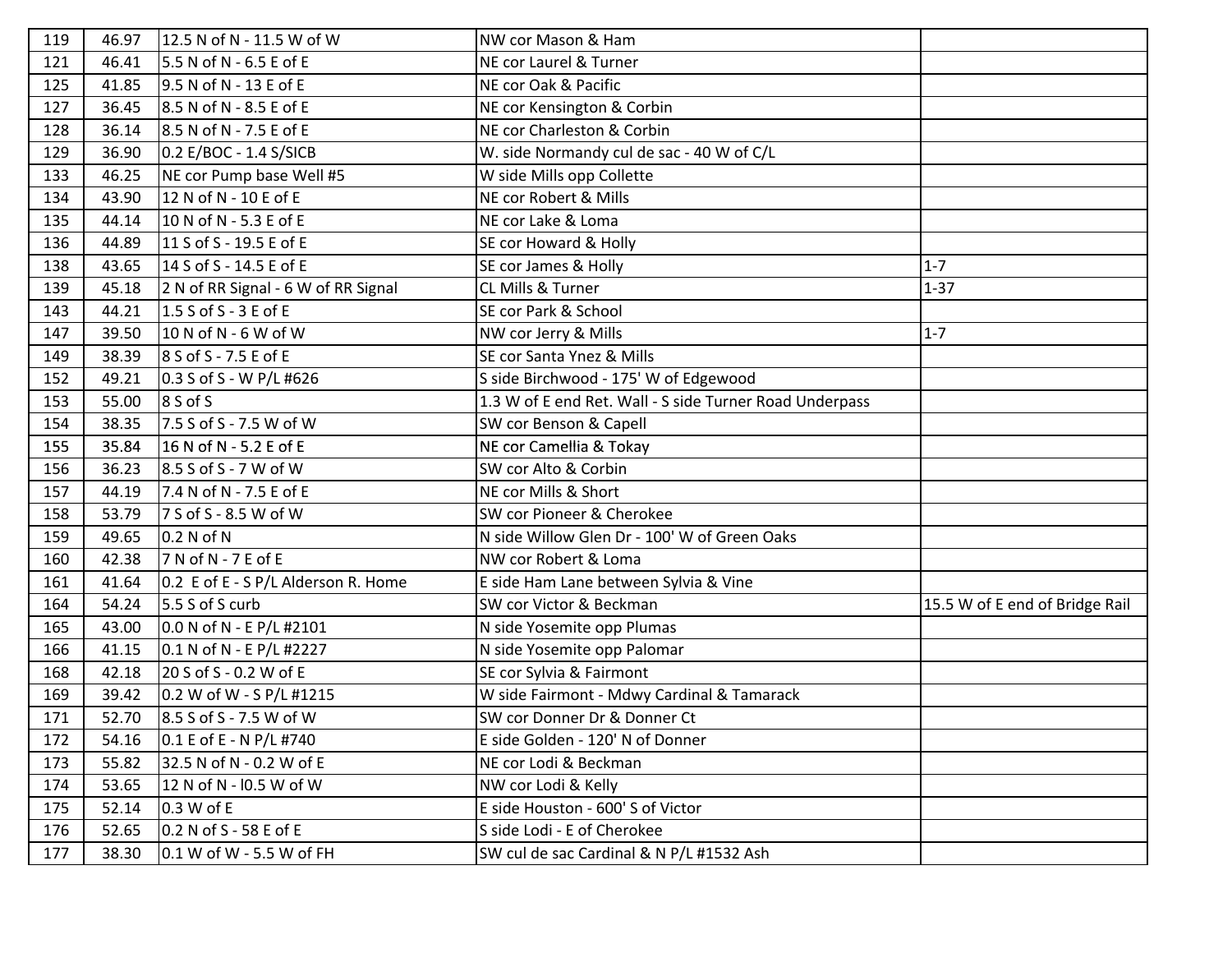| 179 | 37.58 | 4 N of N - I E of W P/L #1535       | N side Park St - 120' W of Ash                         |  |
|-----|-------|-------------------------------------|--------------------------------------------------------|--|
| 181 | 36.36 | 0.1 S of N - 20 E of E P/L #1731    | N side Tokay - Mdwy Mills & Virginia                   |  |
| 182 | 35.67 | 0.1 N of N - E P/L #2407            | N side Tokay - Mdwy L. Sacramento & Alto Way           |  |
| 183 | 39.47 | $6.5$ S of S - 8 W of W             | SW cor Pine & Mills                                    |  |
| 184 | 50.73 | 5.0 S of S - W P/L #1701            | S side Edgewood - 100' W of Lakewood                   |  |
| 185 | 48.84 | 9.8 S of S - I2.5 E of E            | SE cor Northwood & Maplewood                           |  |
| 188 | 39.20 | 0.2 N of S - W P/L Sr Elem School   | S side Vine - 100' E of Downing                        |  |
| 189 | 40.04 | 0.5 N of N - W P/L #826             | NE cor Vista & Cortez (L de sac)                       |  |
| 190 | 38.49 | $9 N of N - 6.4 E of E$             | NE cor Tamarack & Sunset                               |  |
| 192 | 50.38 | $4$ N of N - 3.8 E of E             | NE cor Lodi & Washington                               |  |
| 193 | 51.65 | $0.4 N of N - 10 W of W$            | NW cor Lodi & Central                                  |  |
| 194 | 52.29 | $1$ N of N - 6.8 E of E             | NE cor Lodi & Garfield                                 |  |
| 197 | 52.73 | $1.7 N of N - 3 E of E$             | NE cor Oak & Garfield                                  |  |
| 198 | 52.65 | 0.2 E of W - N Bldg L. Delta Sports | W side Stockton - 260' S of Donner                     |  |
| 200 | 39.80 | 0.3 N of S                          | S side Elm - 100' W. of Allen\nJohn                    |  |
| 201 | 39.88 | 0.8 W of W - S P/L #23              | W side Allen - 100' N. of Oxford                       |  |
| 203 | 49.29 | 0.1 E of E - 10 S of N P/L #1138    | E side of Lakewood at Greenwood                        |  |
| 204 | 40.57 | 0.2 W of E - 4 N of FH @ #350       | E side Ham - 350' S of Lodi                            |  |
| 205 | 39.14 | 0.3 W of E - 30 S/NW cor Bethel Ch  | E side Ham - 400' N of Sylvia                          |  |
| 206 | 38.91 | $0.1 E$ of W                        | W side of Ham - 150' N of SE cor Kofu Park fence       |  |
| 209 | 44.85 | 0.2 W of E                          | E. side Sacramento - opp. Tamarack (S side)            |  |
| 212 | 39.20 | 0.1 N of N - Front of #2107         | N. side Oxford - 300' W. of Cambridge                  |  |
| 213 | 33.20 | Glaves Park NE corner basin         | Top of headwall, NW corner outlet structure            |  |
| 214 | 37.77 | $0.5 S$ of S                        | S. side Pine, 60' W. of Benson, W. P/L 2100 Pine       |  |
| 215 | 53.57 | 0.2 S of N                          | N side Pine opposite Kelly                             |  |
| 216 | 37.49 | 8.5 N of N - 10 E of E              | NE cor Allen & Capell                                  |  |
| 217 | 37.35 | 10 N of N - 7 E of E                | NE cor Allen & Tracy                                   |  |
| 219 | 37.86 | 7.5 S of S - 7.5 W of W             | SW cor Virginia & Tokay                                |  |
| 220 | 38.12 | 0.3 E of W - 12 S of FH             | 300' S. of Tokay, W. side of Virginia                  |  |
| 223 | 43.34 | $0.3$ E of W - 8 E of FH            | 300' S. of Kettleman, W. side of Church                |  |
| 224 | 51.80 | 19 S of S - 1.5 E of E              | SE cor Lloyd & Hale                                    |  |
| 225 | 53.16 | 7 S of S - 7 W of W                 | SW cor Woodrow St. & Hale                              |  |
| 226 | 53.13 | 7 S of S - 7 W of W                 | SW cor Woodrow St. & Woodrow Pl.                       |  |
| 227 | 52.39 | 7.5 S of S - 6.5 W of W             | SW cor Woodrow St. & Joaquin                           |  |
| 228 | 47.76 | 18 S of S - 8 E of E                | SE cor Edgewood & Edgewood - E. P/L #1801 & I' W of FH |  |
| 230 | 48.36 | 0.1 N of N - 3 NE of St. Lites      | N. side Orangewood #1187 - 150' W of Northwood         |  |
| 233 | 36.65 | $0.3$ W of E - S P/L #736           | E side Mills - Mdwy Virginia & Tokay                   |  |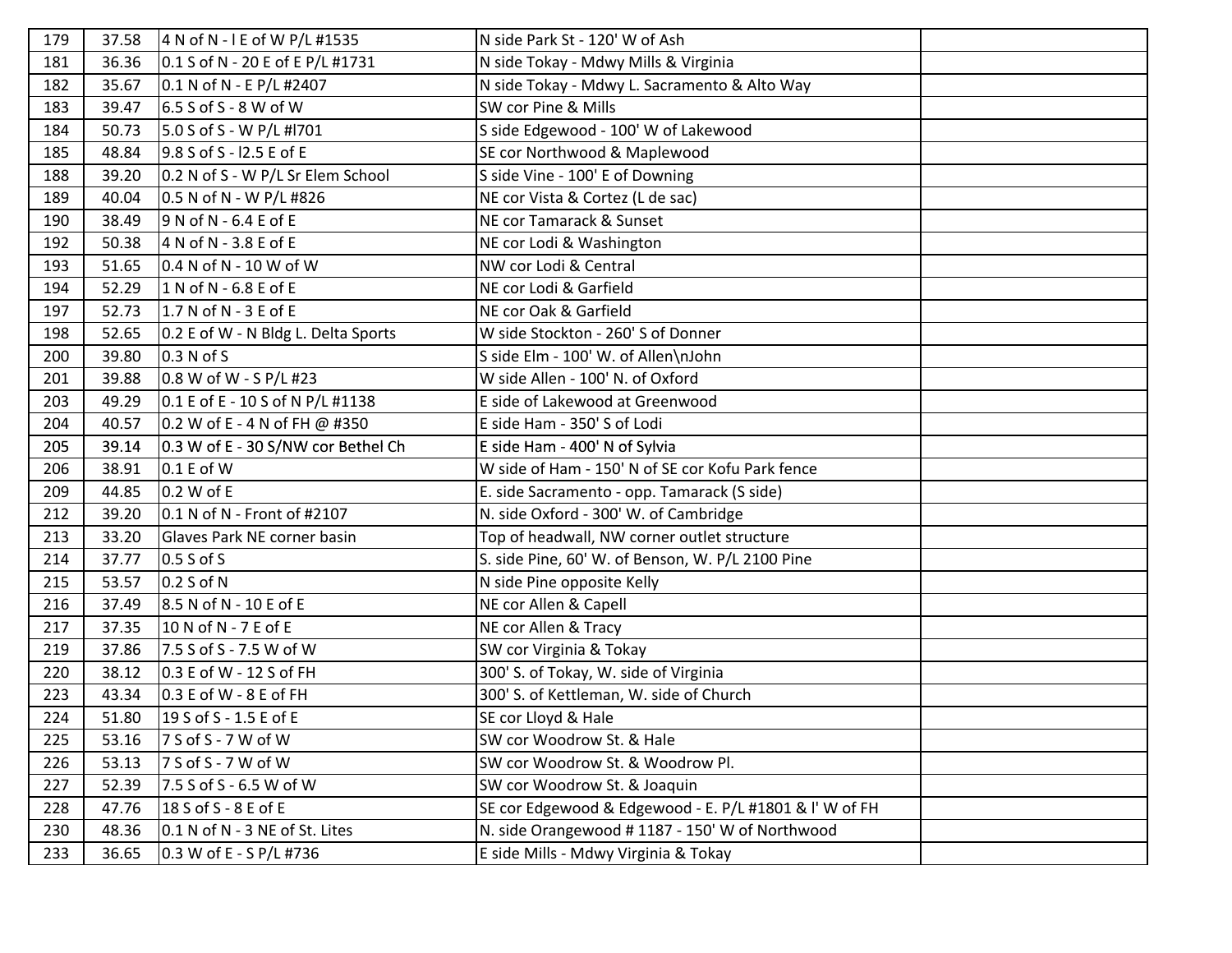| 236 | 37.38 | 9 N of N -8.5 W of W                | NW cor Vine & Stevens                               |             |
|-----|-------|-------------------------------------|-----------------------------------------------------|-------------|
| 237 | 50.13 | 7.5 N of N - 9 E of E               | NE cor Lakewood & Birchwood                         |             |
| 238 | 53.22 | 3 S of S - 11 W of W                | SW cor Sacramento & Louie                           | Replaces 47 |
| 241 | 50.21 | 9 S of S - 8.5 W of W               | SW cor Lodi & Main                                  |             |
| 243 | 46.90 | 0.3 N of N                          | N. side Poplar, 86' W. of W. B.O.C. Liebug          |             |
| 244 | 48.54 | 0.3 W of W                          | W. side Washington, 100'S of S B.O.C. Concord       |             |
| 245 | 48.61 | 3.5 N of N - 2.5 W of W             | NW cor Vine & Central                               |             |
| 247 | 44.49 | 0.3 E of W - N P/L #1311            | W. side School - I28' S of S. boc Tamarack          |             |
| 248 | 45.96 | 5 N of N - 3.5 E of E               | NE cor Lee & Chestnut                               |             |
| 250 | 55.06 | 0.2 W of E - 1.5 N of D.I.C.B.      | E. side Beckman - 150' S/99 Freeway Offramp         |             |
| 251 | 46.10 | $2 S of S - 4 E of E$               | SE cor Turner & Laurel                              |             |
| 252 | 50.82 |                                     | Top of NE cor B-2 Pump structure at Lodi Lake       | $1 - 61$    |
| 255 | 46.23 | 8.5 N of N - 7 W of W               | NW cor Kirkwood & Junewood                          |             |
| 256 | 45.68 | 8.5 N of N - 7 E of E               | NE cor Kirkwood & Edgewood                          |             |
| 257 | 40.42 | 0.3 N of S                          | S. side Lodi, 360' W. of Ham                        | $1 - 64$    |
| 259 | 41.40 | $4 N of N - 2 E of E$               | NE cor Walnut & Sunset                              |             |
| 260 | 45.75 | $6S$ of S - 5 W of W                | SW cor Edgewood & Greenwood                         |             |
| 261 | 45.82 | 8.5 S of S - 8.5 E of E             | SE cor Edgewood & Edgewood                          |             |
| 263 | 36.25 | 24.5 N of N - 0.1 E of E            | NE cor Wood & Cabrillo                              |             |
| 264 | 46.60 | 7 S of S - 7.5 W of W               | SW cor Junewood & Junewood                          |             |
| 265 | 44.84 | 5.5 S of S - 3 E of E               | SE cor Pine & Crescent                              |             |
| 266 | 45.96 | $7$ N of N - 6 W of W               | NW cor Junewood Dr. & Junewood Ct.                  |             |
| 267 | 46.99 | $6$ N of N - 3.5 E of E             | NE cor Lodi & Church                                | Replaces 53 |
| 268 | 39.11 | 0.25 S of N                         | N. side Lodi, 450' E. of Ticknor                    |             |
| 269 | 37.17 | 0.3 E of W                          | W. side Virginia, 100' N. of Vista                  |             |
| 270 | 36.83 | 0.3 S of N                          | N. side Virginia, 400' E. of Mills (45' W. of pump) |             |
| 271 | 40.51 | 0.3 E of E                          | E. side E. L.Sacramento Frontage - 335' S/Yosemite  |             |
| 273 | 40.95 | 0.3 E of E - N P/L #330             | E. side Whitney - 350' S/Yosemite                   |             |
| 274 | 41.23 | 7.5 S of S - 6 W of W               | SW cor Tioga & Yosemite                             |             |
| 275 | 41.82 | $0.4 E$ of E                        | E. side Rutledge, 200' S. of Yosemite               |             |
| 276 | 41.24 | 8 N of N - 11 W of W                | NW cor Rutledge & Modoc                             |             |
| 278 | 41.47 | 0.15 E of E - S P/L #700            | E. side El Capitan - 260' S of Tejon                |             |
| 279 | 41.81 | 0.25 E of E - N P/L #700            | E side Tahoe - 200' S of Tejon                      |             |
| 280 | 39.85 | 7.3 N of N - 7.8 E of E             | NE cor Modoc & Tahoe                                |             |
| 282 | 50.73 | 0.25 S of N - W P/L Denny's Restrnt | N side Kettleman - 100' E of Cherokee               |             |
| 283 | 50.32 | 3 N of N - 4 W of W                 | NW cor Cherry & Garfield                            |             |
| 284 | 50.93 | 2 S of N - W P/L #505               | N side Maple - 100'E of Garfield                    |             |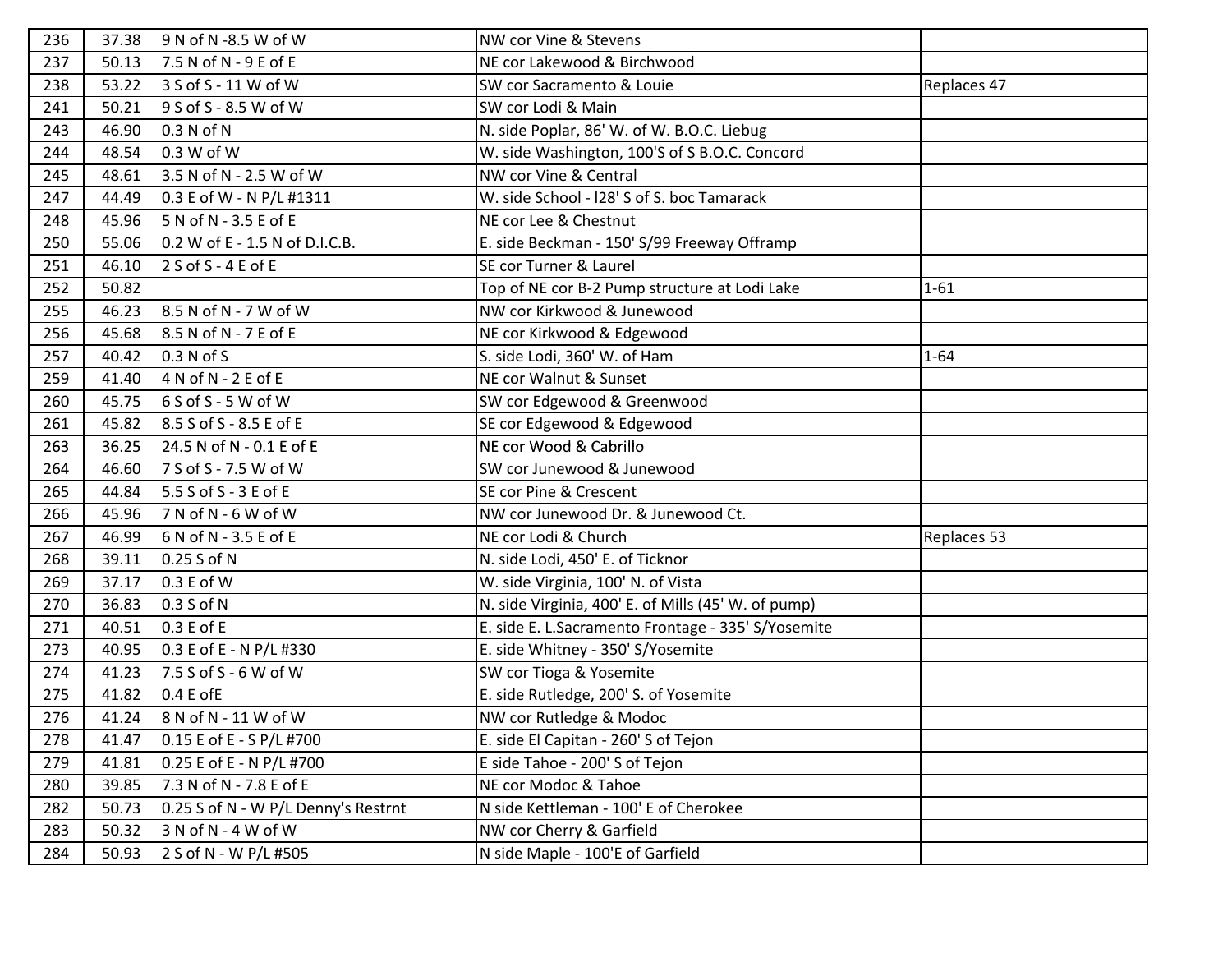| 286 | 52.11 | 3.5 N of N - 4.5 W of W    | NW cor Flora & Garfield                                    |                              |
|-----|-------|----------------------------|------------------------------------------------------------|------------------------------|
| 287 | 51.56 | $5$ N of N - 3.5 E of E    | NE cor Pine & Garfield                                     |                              |
| 288 | 51.51 | $4$ N of N - $4$ W of W    | NW cor Elm & Garfield                                      |                              |
| 289 | 50.78 | 5.5 S of S - 2 W of W      | SW cor Locust & Garfield                                   |                              |
| 290 | 37.89 | 20 S of S - 7 E of E       | SE cor Lodi & Wood                                         | Replaces 254                 |
| 291 | 46.47 | 0.3 N of S                 | S side Vine - 150' E of SPRR                               |                              |
| 292 | 36.63 | 6.5 S of S - 8.5 W of W    | SW cor Avalon & Stafford                                   |                              |
| 294 | 47.40 | $4 S of S - 4 E of E$      | SE cor Church & Oak                                        |                              |
| 301 | 46.45 | 0.3 E of W                 | W side Stockton - opp Watson                               |                              |
| 302 | 52.28 | 4.5 S of S - 16 E of E     | SE cor Delores & Cherokee                                  |                              |
| 303 | 52.40 | 0.3 N of S                 | S side Murray - W P/L #510                                 |                              |
| 305 | 37.69 | $7 N of N - 6 E of E$      | NE cor Virginia & Vista                                    |                              |
| 307 | 37.50 | 1.55 NE of cor post        | SW cor Glaves Park Fence (inside)                          |                              |
| 308 | 37.47 | 1.45 SW of cor post        | SW cor Glaves Park Fence (outside)                         |                              |
| 309 | 38.09 |                            |                                                            |                              |
| 310 | 44.13 | 0.2 N of N - 6.2 E of E    | NE cor Lake & Westwood                                     |                              |
| 314 | 39.94 | NE cor Pump Base Well #14  | W side Allen - Opp. Capell                                 |                              |
| 317 | 46.74 | 8.5 N of N - 0.2 W of E    | NE cor Alley & Pleasant (between Oak & Walnut)             |                              |
| 319 | 45.66 | 4.5 S of S - 4.2 E of E    | SE cor Rose & Walnut                                       |                              |
| 320 | 44.00 | 5 N of N - 3.4 E of E      | NE cor Crescent & Walnut                                   |                              |
| 321 | 41.80 | 3.6 N of N - 4.3 E of E    | NE cor Fairmont & Walnut                                   |                              |
|     |       |                            |                                                            | 1-74, 2-70 - Same BM         |
|     |       |                            |                                                            | removed and replaced at same |
|     |       |                            |                                                            | corner by signal light       |
| 322 | 45.88 | 15.8 S of S - 2.8 E of E   | SE cor of Lockeford & Ham                                  | contractor                   |
| 323 | 43.10 | 0.4 E of E - S P/L #420    | E side Loma-Opp. Collette                                  | $1 - 74$                     |
|     |       |                            |                                                            | 1-74 *See PWD Eng. Dept for  |
| 324 | 42.61 | $0.3$ S of N - 4.5 W of FH | N. side Turner - McLane Substation                         | Elev Info                    |
| 326 | 43.74 | $0.3$ N of S - 4 E of SICB | S. side Lodi at California - Opp. California               |                              |
| 327 | 47.49 | $5.5$ S of S - 4 W of W    | SW cor Lodi & School                                       |                              |
| 328 | 46.72 | 4.3 N of N - 2.5 W of W    | NW cor Chestnut & School                                   |                              |
| 330 | 43.92 | 0.2 E of W                 | W. side Church, 125' N. of Layland                         |                              |
| 331 | 41.93 | 0.2 W of E                 | E. side E Lower Sacramento Frontage - 150' N of Tejon      |                              |
|     |       |                            |                                                            |                              |
| 332 | 41.86 | 3.7 N of N - 4.2 E of E    | NE cor L.Sacramento & Entrance to Well #15 (500' N/Turner) |                              |
| 335 | 40.24 | 0.3 E of W                 | W. side Ham 300' N. of Tokay                               | $1 - 76$                     |
| 337 | 38.13 | 8.7 N of N - 6.8 W of W    | NW cor Oxford & Yale                                       |                              |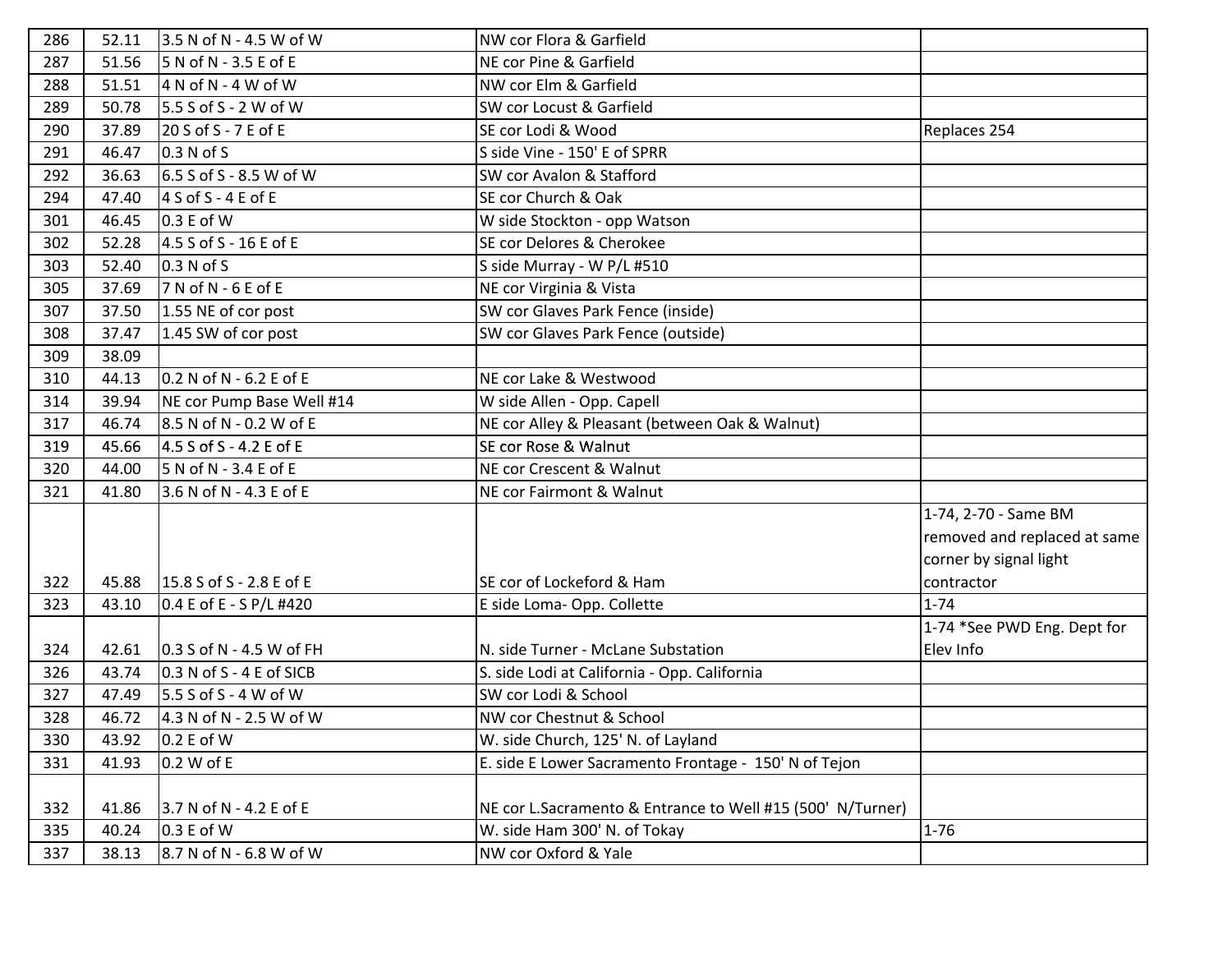| 338 | 39.31 | 7 N of N - 7.5 E of E               | NE cor Oxford & Lower Sacramento Frontage Rd.               |              |
|-----|-------|-------------------------------------|-------------------------------------------------------------|--------------|
| 339 | 39.05 | 23.5 S of S - 0.25 W of E           | SE cor Lower Sacramento & Oxford                            |              |
| 340 | 37.83 | 1.25 of D.I.C.B. - 0.25 W of E      | E side E.Lower Sacramento Frontage - 250' S of Oxford       |              |
| 342 | 42.93 | 1 N of FH - 0.2 W of E              | E. side Rutledge 200' N. of Tejon                           |              |
| 343 | 42.12 | 4 S of FH - 0.3 W of E              | E. side Rutledge 300' S. of Turner                          |              |
| 344 | 41.50 | 7.5 S of S - 8.2 E of E             | SE cor Rutledge & Turner                                    |              |
| 346 | 50.02 | 0.2 N of N - 2 E of JP              | N. side Turner, 50' E. of CL Grant (E. P/L 601 W.)          |              |
|     |       |                                     |                                                             |              |
| 348 | 55.17 | 12.5 N of N                         | N. side Turner, W. side Underpass, 112' E. of CL Sacramento |              |
| 350 | 43.23 | $9 S of S - 0.2 W of E$             | SE cor Walnut & Orange                                      |              |
| 351 | 48.18 | 7.3 N of N - 0.1 E of E             | NE cor Central & Mission                                    |              |
| 352 | 49.47 | 0.3 W of E                          | E. side Central - Opp. Watson                               |              |
| 355 | 50.11 | 0.3 S of N - 0.3 W. of end of CG&S  | NW cor Main & Locust                                        |              |
| 356 | 53.26 | 79 S of S - 0.3 E of E              | SE cor Cherokee & Victor                                    |              |
| 357 | 55.73 | 5.2 S of S - E side drive           | S. side Victor - 400' W. of Cluff                           |              |
| 358 | 54.60 | 27.5 S of S - 0.3 E of W            | SW cor Victor & Cluff                                       |              |
| 359 | 51.60 | 0.3 E of W - N P/L Softball Complex | W. side Stockton - 600' N of Lawrence (N)                   |              |
| 360 | 50.91 | 0.2 E of W                          | W. side Stockton - 300' N. of Lawrence                      |              |
| 362 | 47.54 | $0.3$ W of E - 4.5 S of SICB        | E side Ham - Opp Lake Home                                  |              |
| 363 | 47.57 | 0.3 S of S - W P/L #800             | S side Turner - Mdwy Ham & Roper                            |              |
| 364 | 48.32 | 9 S of S - 9 W of W                 | SW cor Turner & Ham                                         | Replaces 120 |
| 365 | 43.12 | 5.5 S of S - 6 W of W               | SW cor Rutledge & Tejon                                     |              |
| 366 | 42.54 | $8.5$ S of S - 6 W of W             | SW cor Tejon & El Capitan                                   |              |
| 367 | 42.45 | $8$ S of S - 5 W of W               | SW cor Tejon & Tahoe                                        |              |
| 374 | 51.96 | $0.3$ W of E - N P/L Porfi's        | E side Cherokee - 150' S of Vine                            |              |
| 375 | 51.70 | 0.3 W of E - N P/L Douglas Oil      | E side Cherokee - 75' N of Vine                             |              |
| 376 | 52.45 | 0.2 W of W - Front of #971          | W side Woodrow - 350' N of Delores                          |              |
| 377 | 51.73 | 27 S of S - 0.3 W of E              | SE cor Lloyd & Ana                                          |              |
| 378 | 52.38 | 0.3 E of E - N P/L #1004            | E side Lloyd - 325' N of Delores                            |              |
| 379 | 39.58 | NW cor Pump Base Well #13           | NE cor L. Sacramento & Corbin                               |              |
|     |       |                                     | E side E. L.Sacramento Frontage - Mdwy Turner & Tejon (N    |              |
| 380 | 42.77 | NE cor Pump Base Well #15           | $P/L$ #820)                                                 |              |
| 381 | 49.48 | SW cor Pump Base Well #3            | S side Alley - E of Church & N of Lodi                      |              |
| 382 | 50.94 | SE cor Pump Base Well #2            | N side Alley - E of Church & S of Lockeford                 |              |
| 385 | 48.24 | NE cor Pump Base Well #6            | 150' N/Vine & 150' W/Washington                             | Old Well #6  |
| 390 | 54.58 | 0.25 E of W                         | W. side Beckman - 60' S. of Thurman                         |              |
| 391 | 53.54 | 0.25 E of W                         | W. side Beckman - 10' N. of Industrial                      |              |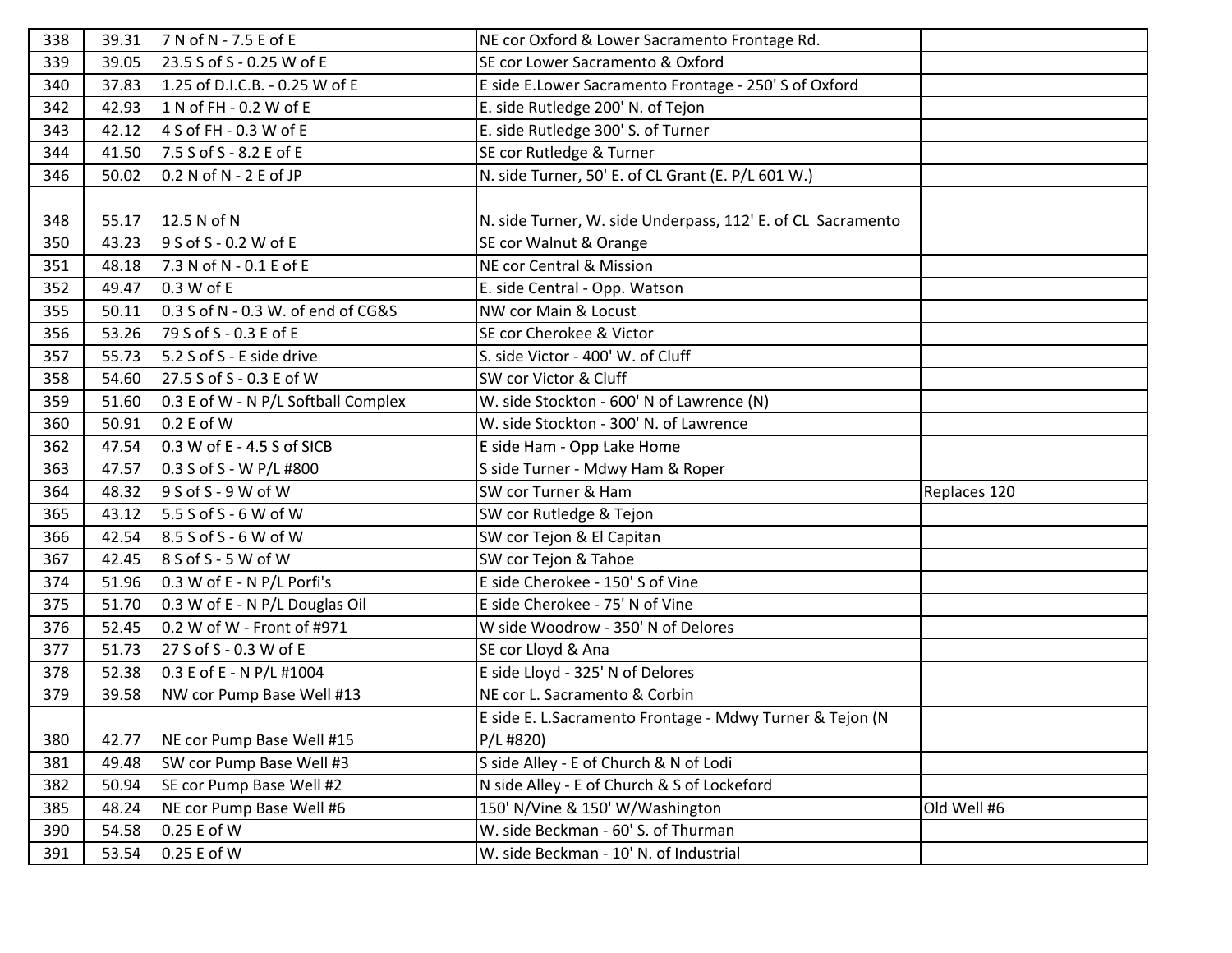| 392 | 53.66 | 0.25 E of W                  | W. side Beckman - 45' S. of Vine                               |             |
|-----|-------|------------------------------|----------------------------------------------------------------|-------------|
| 393 | 52.38 | 0.25 E of W                  | W. side Beckman & E. extension of Delores                      |             |
| 398 | 56.43 | 0.25 N of N                  | S. side Lockeford - 40' E. of Beckman                          |             |
| 400 | 57.28 | 0.25 E of W                  | W. side Freeway Frontage & 700' S. of Turner                   |             |
|     |       |                              |                                                                |             |
| 402 | 58.34 | $0.4$ S of N - 0.3 W of E    | S. side Turner & W. 99 Freeway Entrance (NW cor. traffic isle) |             |
| 403 | 43.53 | $0.3 E$ of E                 | E. side Church, 135' N. of Lambert                             |             |
| 404 | 43.40 | 0.4 E of E - S P/L #1718     | E side Sacramento - Mdwy Schlenkler & Villa                    |             |
| 405 | 42.31 | 7.6 N of N - 7.4 W of W      | NW cor School & Village                                        |             |
| 406 | 43.41 | $0.5 S$ of S                 | S. side Lowe - 100' E of Sacramento                            |             |
| 407 | 43.46 | 0.25 W of W                  | W. side School - 75' N of Lowe                                 |             |
| 409 | 42.73 | 0.15 W of W - S P/L #1317    | W. side Pleasant - Mdwy Kettleman & Tamarack                   |             |
| 410 | 44.54 | 0.25 E of W                  | W. side School @ W. BOC extension Sierra Vista                 |             |
| 411 | 48.95 | 0.35 E of E                  | E. side Academy - Opp Elgin                                    |             |
| 412 | 49.49 | 0.3 N of N - W P/L #429      | N. side Valley - 135' E. of Fallbrook                          |             |
| 413 | 50.82 | 50 S of S - 0.3 E of W       | SW cor Kettleman & Cherokee                                    |             |
| 414 | 51.14 | 0.25 E of W - S. P/L #1535   | W. side Cherokee - Mdwy Almond & Kettleman                     |             |
| 415 | 50.57 | $0.25$ E of W - S. P/L #1651 | W. side Cherokee - 340' N. of Almond                           |             |
| 416 | 50.33 | 0.25 W of W                  | W. side median strip 50' S. Almond & Cherokee                  |             |
| 417 | 50.14 | 0.25 W of W - S. P/L #1039   | W. side Garfield - 125' N. of Poplar                           |             |
| 418 | 50.71 | 0.25 W of E - Front of #924  | E. side Garfield - 275' S. of Vine                             |             |
| 419 | 51.81 | 0.25 E of W                  | W. side Central - Opp Railroad                                 |             |
| 420 | 53.78 | 0.25 E of W                  | W. side Cherokee 100' S. of Murray                             |             |
| 421 | 52.21 | 0.5 W of W - S. P/L #1041    | W. side Lincoln - @ beg/ cul de sac                            |             |
| 424 | 39.37 | 0.25 E of W                  | W. side Lower Sacramento & N. of W.I.D.                        |             |
| 426 | 42.67 | 0.25 E of W                  | W. side Crescent 100' N. of Kimberly                           |             |
| 427 | 43.65 | 0.25 W of E                  | E. side Crescent 150' S. of Lodi                               |             |
| 429 | 51.55 | 3.5 N of N - 4.5 W of W      | NW cor Elm & Washington                                        | Replaces 30 |
| 430 | 37.87 | 0.3 E of W                   | W. side Ham 25' N. of MSC driveway                             |             |
| 431 | 38.28 | 10.3 S of N - 6 E of E       | W. end MSC parking lot (center N. radius)                      |             |
| 432 | 39.40 |                              | 6' S. & 14' W. of SW cor Kofu Park Rec. Building               |             |
| 433 | 51.11 | 0.25 S of N                  | N. side Calaveras - 150' SW of Murray                          |             |
| 434 | 51.27 | 0.25 E of W                  | W. side Calaveras 400' N. of Lockeford                         |             |
| 436 | 43.81 | 3.5 N of N - 2 E of E        | NE cor Cross & Reiman                                          |             |
| 437 | 41.03 | 10 N of N - 4.1 W of W       | NW cor Kettleman & Crescent                                    |             |
| 440 | 47.41 | 10.5 N of N - 4.7 E of E     | NE cor Washington & Kettleman                                  |             |
| 443 | 35.99 | 11 S of S - 4.6 W of W       | SW cor Kent & Dover                                            |             |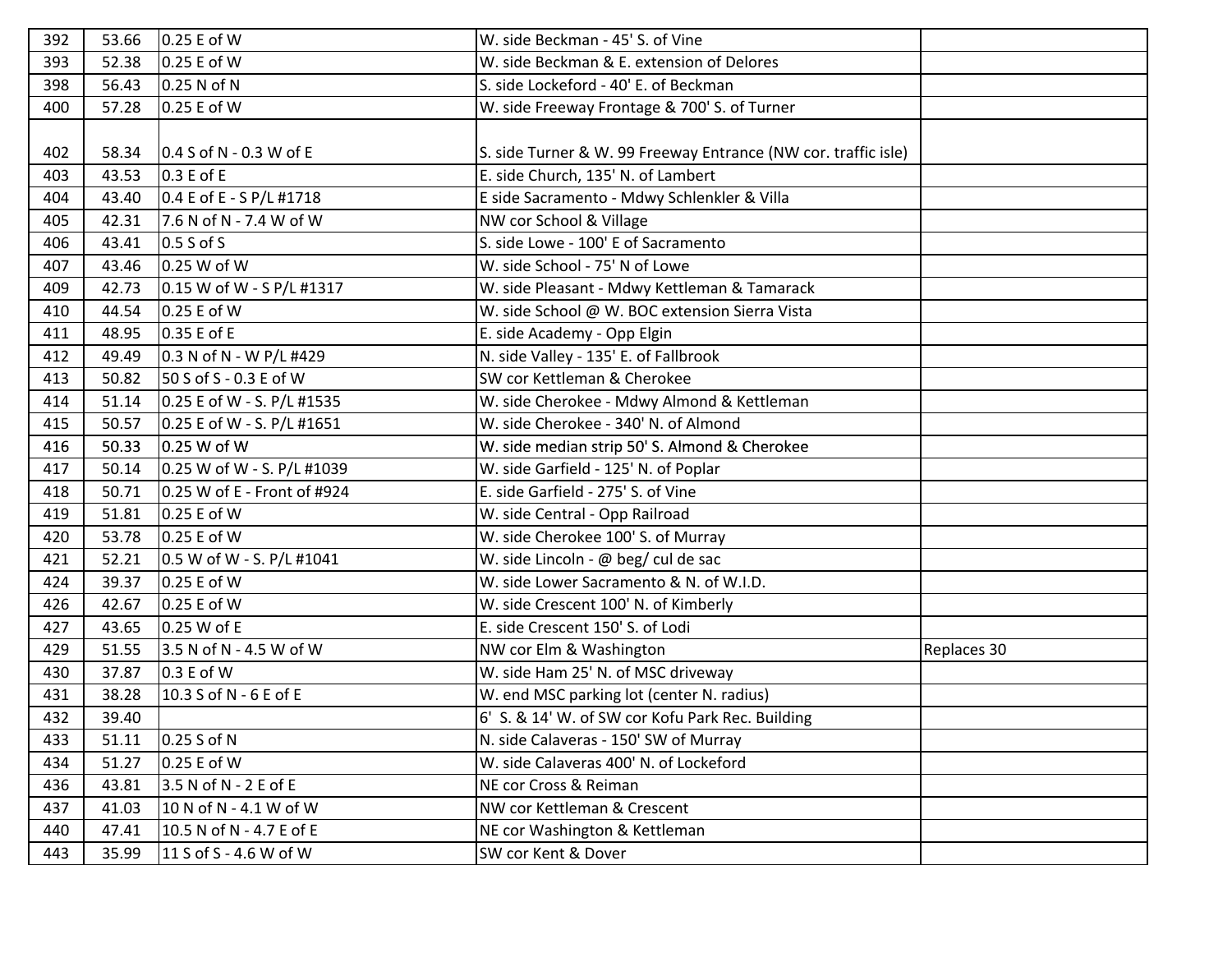| 444 | 36.70 | 8 N of N - 7.3 W of W                | NW cor Dover & Royal Crest                                     |  |
|-----|-------|--------------------------------------|----------------------------------------------------------------|--|
| 445 | 36.89 | 10.2 N of N - 5.5 W of W             | NW cor Tudor & Royal Crest                                     |  |
| 446 | 46.71 | 4.6 S of S - 3.5 E of E              | SE cor Lee & Walnut                                            |  |
| 447 | 51.64 | 0.1 N of N                           | ECR (N. side Sonora) 300' N. of Murray                         |  |
| 448 | 52.12 | 4.5 N of N - 10.2 W of W             | NW cor Sonora & 511 Sonora                                     |  |
| 449 | 52.70 | 0.8 N of N                           | ECR (N. side Sonora) 441 center lot                            |  |
| 450 | 45.04 | 0.35 E of E - S. P/L #412            | E. side N. Pacific - 40' S of Reiman                           |  |
| 451 | 45.29 | 0.2 E of E - N. P/L #516             | E. side N. Pacific - 200' N of Reiman                          |  |
| 452 | 41.62 | 11.6 N of N - 7.5 W of W             | NW cor Century & Hutchins                                      |  |
| 453 | 38.60 | 6.5 N of N - 8.6 E of E              | NE cor Scarborough & Century                                   |  |
| 454 | 38.63 | 0.2 W of E                           | E. side Scarborough 400' S. of Century                         |  |
| 456 | 38.38 | 0.3 N of S - 20 E of S P/L #109      | SE cor Dartmoor & Dartmoor                                     |  |
| 459 | 36.61 | 11 N of N - 2.8 E of E               | NE cor Ham & Newbury                                           |  |
| 460 | 38.57 | 1.5 N of N - E P/L #68               | NE cor Newberry & Newberry                                     |  |
| 461 | 37.69 | 0.25 N of S                          | SE cor Newberry & Newberry                                     |  |
| 462 | 35.87 | 7.5 S of S - 10 W of W               | SW cor Ham & Newbury (S)                                       |  |
| 463 | 39.15 | 0.4 N of N - 21.5 W of W             | NW cor Burton & Garden                                         |  |
| 464 | 38.36 | 15.5 N of N - 12 E of E              | NE cor Aladdin & Genie                                         |  |
| 465 | 47.31 | 7.1 S of S - 0.7 W of W              | SW cor Maple & Washington                                      |  |
| 466 | 49.85 | 0.3 W of E                           | E. side Garfield, 50' N. of Concord                            |  |
| 467 | 49.70 | 5 N of N - 7 E of E                  | NE cor Poplar & Garfield                                       |  |
| 468 | 50.26 | 0.2 S of N                           | N. side Poplar, 250' E. of Garfield                            |  |
| 469 | 37.82 | 0.25 W/BOC                           | E. end Cochran cul de sac - 25 S of C/L                        |  |
| 471 | 51.58 | 43.5 E of CL RR                      | Top point SE cor Kettleman Ln. Underpass                       |  |
| 472 | 56.39 | 0.2 W of E                           | E. side Beckman, 600' S. of Turner                             |  |
| 474 | 56.91 | 0.2 N of S - 12 W/E.P/L Casa de Lodi | S. side Turner - 700' E. of Beckman                            |  |
| 476 | 46.41 | .3 W of E                            | E. side Stockton, 400' S. of Kettleman                         |  |
| 477 | 41.05 | SE cor Storm Pump Structure          | SE cor Century & WID                                           |  |
| 478 | 38.24 | NW cor Pump Base Well #16            | SE cor Century & WID                                           |  |
|     |       |                                      | E. curb of E. Frontage Rd. Hutchins (62' S. of N. P/L Vintage  |  |
| 479 | 42.12 | 0.3 W of E                           | West)                                                          |  |
|     |       |                                      | W. curb of E. Frontage Rd. Hutchins (1.1' N. of S. P/L Vintage |  |
| 480 | 42.65 | 0.3 E of W                           | West)                                                          |  |
| 481 | 43.64 | 0.3 W of W                           | 318' N. of Century, W. curb median strip Hutchins              |  |
|     |       |                                      |                                                                |  |
| 482 | 42.65 | 0.3 W of W                           | 6' S. of N. end median strip, S. side Wimbledon on Hutchins    |  |
| 483 | 42.09 | 0.3 W of W                           | 560' N. of Harney, W. curb median strip Hutchins               |  |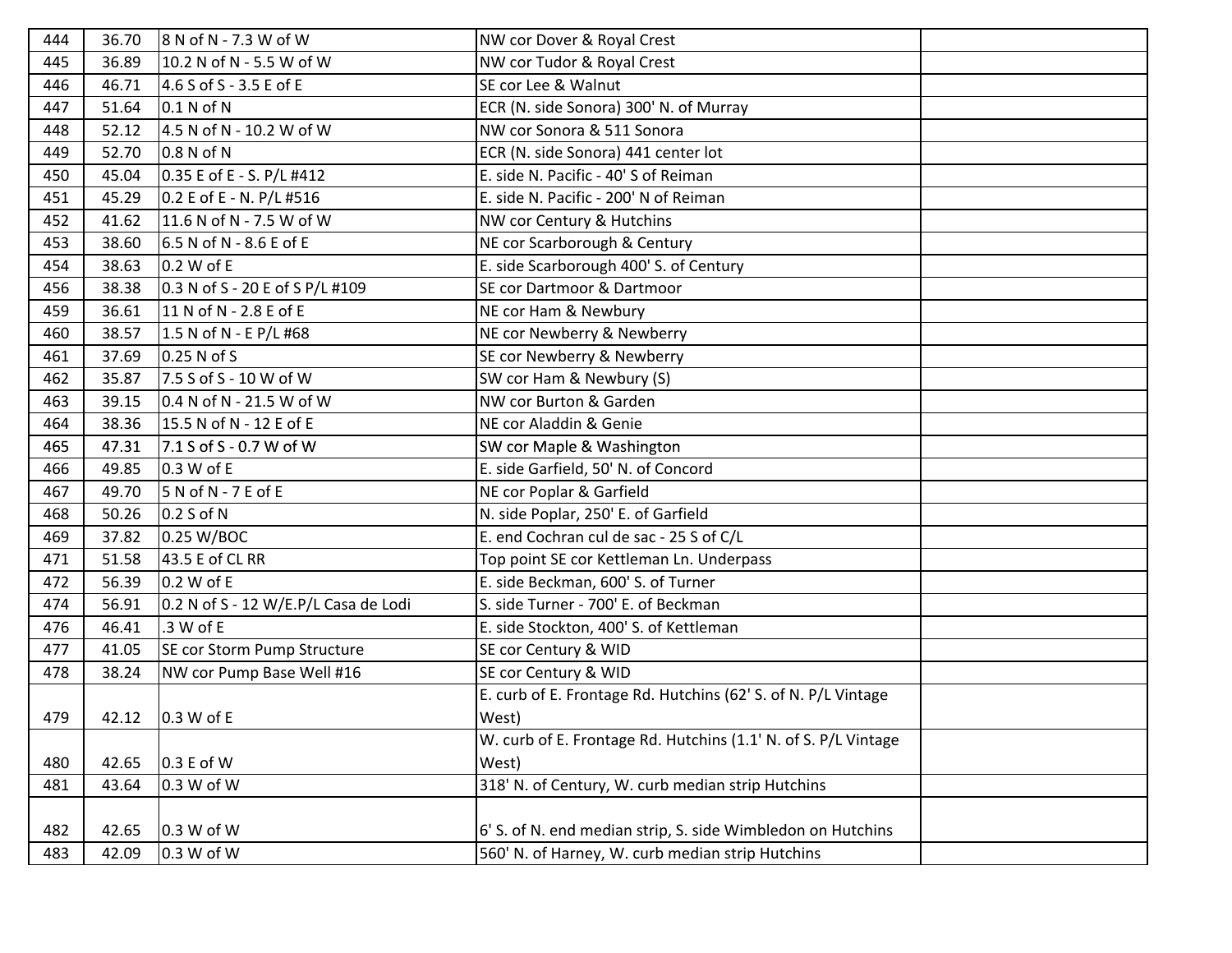| 486 | 43.32 | 0.3 W of W                    | 360' S. of Century, W. curb median strip Hutchins      |             |
|-----|-------|-------------------------------|--------------------------------------------------------|-------------|
| 487 | 40.94 | 6 S of S - 9.5 W of W         | SW cor Gateway(N) & Aspen Grove                        |             |
| 488 | 41.08 | 14 S of S - 18 E of E         | SE cor Gateway & Gateway                               |             |
| 489 | 39.64 | 9.5 S of S - 7.5 W of W       | SW cor Gateway(S) & Aspen Grove                        |             |
| 490 | 39.88 | 2.5 S of S - 14.5 E of E      | SE cor Ridge & Aspen Grove                             |             |
| 491 | 39.45 | 6.5 N of N - 6.5 E of E       | NE cor Ridge & Hemlock                                 |             |
| 492 | 40.70 | $8S$ of S - 6 W of W          | SW cor Ridge & Alpine                                  |             |
| 493 | 39.86 | 10 S of S - 4.5 W of W        | SW cor Alpine & Arbor                                  |             |
| 494 | 40.60 | 7.5 S of S - 8 W of W         | SW cor Alpine & Tree                                   |             |
| 495 | 40.89 | $9.5$ S of S - 6 W of W       | SW cor Alpine & Hemlock                                |             |
| 496 | 41.79 | 8.5 N of N - 7.5 W of W       | NW cor Century & Church                                |             |
| 497 | 41.14 | 6.5 N of N - 8 E of E         | NE cor Church & Swain                                  |             |
| 498 | 42.58 | 7 N of N - 6 W of W           | NW cor Swain & Swain                                   |             |
| 499 | 41.59 | 0.5 E of E                    | E. side Church, 100' N. of Swain                       |             |
| 500 | 43.03 | 0.2 E of W - 0.5 N of FH      | W. side Church - 100' N. of Adobe                      |             |
| 501 | 43.79 | 0.3 E of W - 2 N of FH        | W. side Church - 130' S. of Lambert                    |             |
| 502 | 38.21 | .2 N of S                     | S side Century I09' E of E P/L WID                     |             |
| 503 | 35.11 | 0.1 S of S - 26 W of W        | SW cor Century & Ham                                   |             |
| 504 | 36.36 | 0.2 E of W                    | W. side Ham, 400' S. of Century                        |             |
| 505 | 35.23 | 0.3 S of N - 40' E of St. Lt. | N. side Arundel - 310' W. of Ham                       |             |
| 506 | 36.02 | 0.3 S of N - 28' E of St. Lt. | N. side Arundel - 610' W. of Ham                       |             |
| 507 | 46.44 | 26 S of S - 0.2 W of E        | SE cor Kettleman & Stockton                            |             |
| 510 | 54.81 | 0.3 W of E                    | E. side Kelly, 225' S. of Pine                         |             |
| 517 | 43.88 | 5.7 N of N - 4.7 E of E       | NE cor Lodi & Rose                                     | Replaces 84 |
| 519 | 38.63 | 6 N of N - 8.5 W of W         | NW cor Mills & Kenway                                  |             |
| 520 | 40.35 | 7.5 S of S - 10 E of E        | SE cor Elm & Genie                                     |             |
| 522 | 40.98 | 0.3 N of S - 53 W of W        | SW cor Turner & Lower Sacramento                       |             |
| 523 | 42.10 | 0.3 E of W                    | W. side Lower Sacramento, 540' S. of Turner            |             |
| 524 | 35.65 | 12.5 S of S - 3.5 E of E      | SE cor Tokay & E. Bulb, E. of Alto                     |             |
| 526 | 34.83 | 0.4 N of N                    | N. side Tokay, 23' W. of CL Willow                     |             |
| 527 | 38.13 | 11 N of N - 4.5 E of E        | NEcor Scarborough & Wimbledon                          |             |
|     |       |                               |                                                        |             |
| 531 | 40.03 | $0.4$ W of E - 6 N of FH      | E. side Lower Sacramento Frontage between Elm & Oxford |             |
|     |       |                               | W. Median Ham, 250' S. of Kettleman (NW corner gate    |             |
| 532 | 40.30 |                               | structure)                                             |             |
| 533 | 41.89 | 0.3 E of W                    | W. side Hutchins, 200' N. of Wimbledon                 |             |
| 534 | 43.46 | $6S$ of S - 5 W of W          | SW cor Crescent & Elm                                  |             |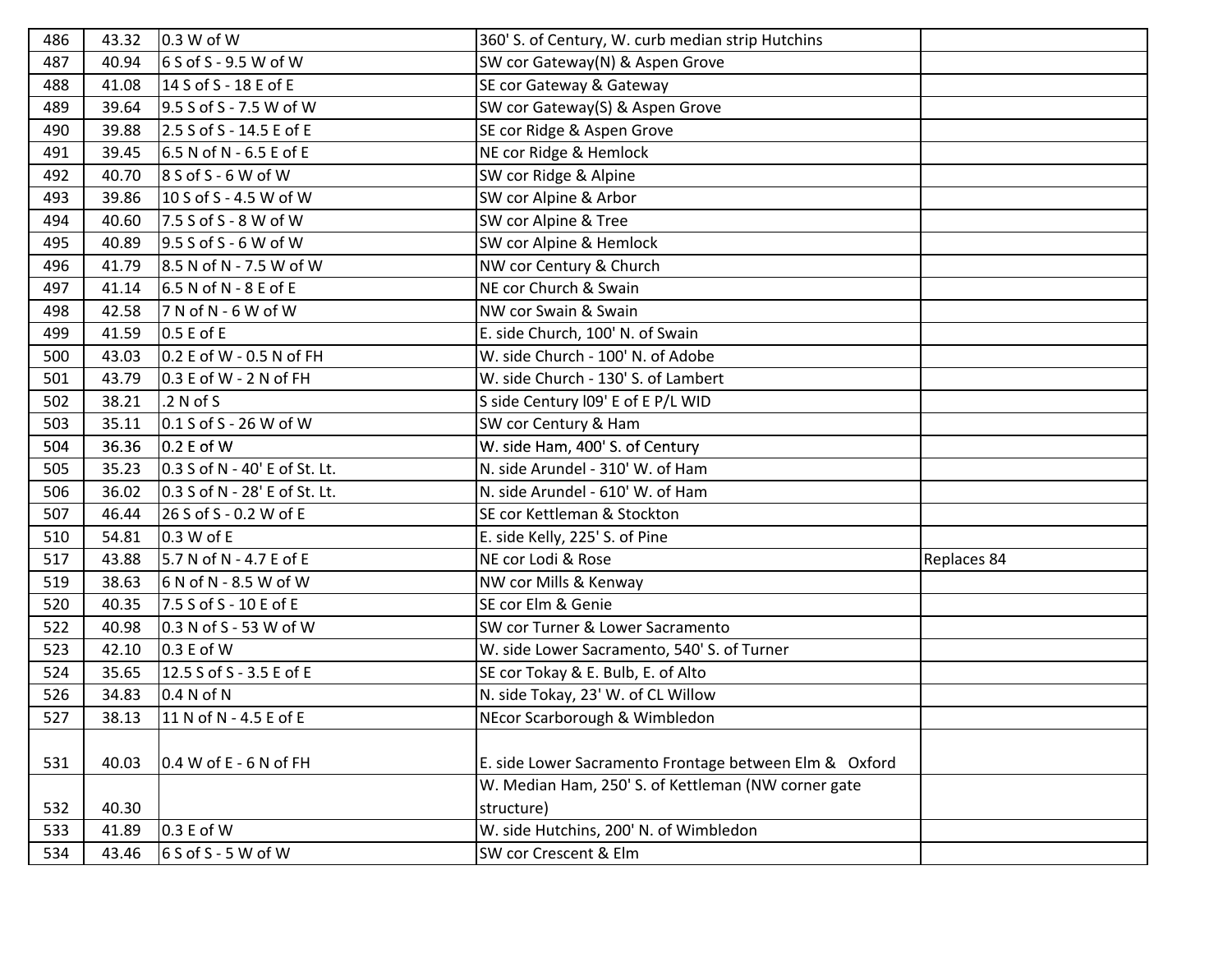| 535 | 43.93 | 8.5 N of N - 10 W of W      | NW cor Avena & Elm                                    |              |
|-----|-------|-----------------------------|-------------------------------------------------------|--------------|
| 536 | 43.74 | 6 N of N - 9.5 E of E       | NE cor Orange & Elm                                   |              |
| 537 | 43.79 | 6.5 S of S - 6.5 W of W     | SW cor Fairmont & Elm                                 |              |
| 538 | 42.06 | 7 S of S - 8.5 W of W       | SW cor Sunset & Elm                                   |              |
| 539 | 41.99 | .2 W of W                   | W side Rainier betw Yosemite & Klamath Ct             |              |
| 540 | 39.58 | $6$ N of N - 3 E of E       | NE cor Rutledge & Klamath Ct                          |              |
| 541 | 42.00 | 0.3 E of E                  | E side Tioga betw. Yosemite & Klamath Ct (next to FH) |              |
| 542 | 37.71 | 0.5 S of S - Front of #2222 | SW cor Garden & Aladdin                               |              |
| 544 | 42.20 | 0.3 E of W                  | W side Hutchins betw. Century & Wimbledon             |              |
| 545 | 41.97 | 0.3 W of W                  | W median Hutchins - 300' N of Harney Lane             |              |
| 546 | 41.94 | 7.5 N of N - 0.2 W of W     | W median Hutchins - 60' N of Harney                   |              |
| 547 | 41.85 | 0.2 W of W                  | W median Hutchins - 200' S of Brandywine              |              |
| 548 | 38.57 | $0.3 E$ of E                | E side Fairmont at Tamarack                           |              |
| 549 | 48.41 | 3 N of N - 3.7 E of E       | NE cor Washington & Vine                              |              |
| 550 | 49.88 | 5.5 N of N - 5.5 E of E     | NE cor Walnut & Washington                            |              |
| 551 | 50.21 | 4.5 S of S - 2.5 E of E     | SE cor Pine & Washington                              |              |
| 552 | 49.15 | 8.5 N of N - 7.5 E of E     | NE cor Stockton & Lockeford                           | Replaces 28  |
| 553 | 51.27 | 23 S of N - 1 W of E        | NE cor Lawrence & Washington                          |              |
| 554 | 50.94 | 0.2 W of W                  | W side Washington - 300' S of Lawrence                |              |
| 555 | 54.65 | 0.3 W of E - 6 W of FH      | E side Beckman - 800' N of Black Diamond              |              |
| 556 | 38.72 | 0.3 S of N - 10 W of FH     | N side Century - 350' W of Scarborough                |              |
| 558 | 35.85 | 0.3 S of N                  | N side Century - 400' E of Ham                        |              |
| 559 | 35.90 | 0.3 W of E                  | E side Ham - 500' N of Century                        |              |
| 560 | 37.08 | 0.3 W of E                  | E side Ham - 1000' N of Century                       |              |
| 561 | 38.12 | 0.3 W of E                  | E side Ham - 350' S of Brandywine                     |              |
| 562 | 40.98 | 0.3 S of N                  | N side Kettleman - E side WID                         |              |
| 563 | 38.55 | 0.3 S of N                  | N side Kettleman - 600' W of Ham                      |              |
| 564 | 38.62 | 128 N of N                  | N side Kettleman - W of Animal Shelter                |              |
| 565 | 42.22 | 0.25 NE/BOC                 | W end Lambert Ct cul de sac - 28 S of C/L             |              |
| 567 | 49.41 | 5 Sof S - 6 E of E          | SE cor Main & Walnut]                                 |              |
| 569 | 43.67 | 3 N of N - 7.5 E of E       | NE cor Lodi & Crescent                                |              |
| 570 | 43.18 | 3 S of S - 2.5 E of E       | SE cor Lodi & Crescent                                |              |
| 571 | 42.61 | 5.5 N of N - 5.5 E of E     | NE cor Avena & Lodi                                   | Replaces 100 |
| 572 | 39.40 | 0.3 W of E                  | E side Lower Sacramento - 300' N of Elm               |              |
| 573 | 38.07 | $0.2$ S of S                | S side Tokay - 150' E of Virginia                     |              |
| 576 | 46.69 | 5 S of S - 5 W of W         | SW cor Lodi & Church                                  |              |
| 577 | 42.66 | 1.5 S of S - 5.5 E of E     | SE cor Pleasant & Tamarack                            |              |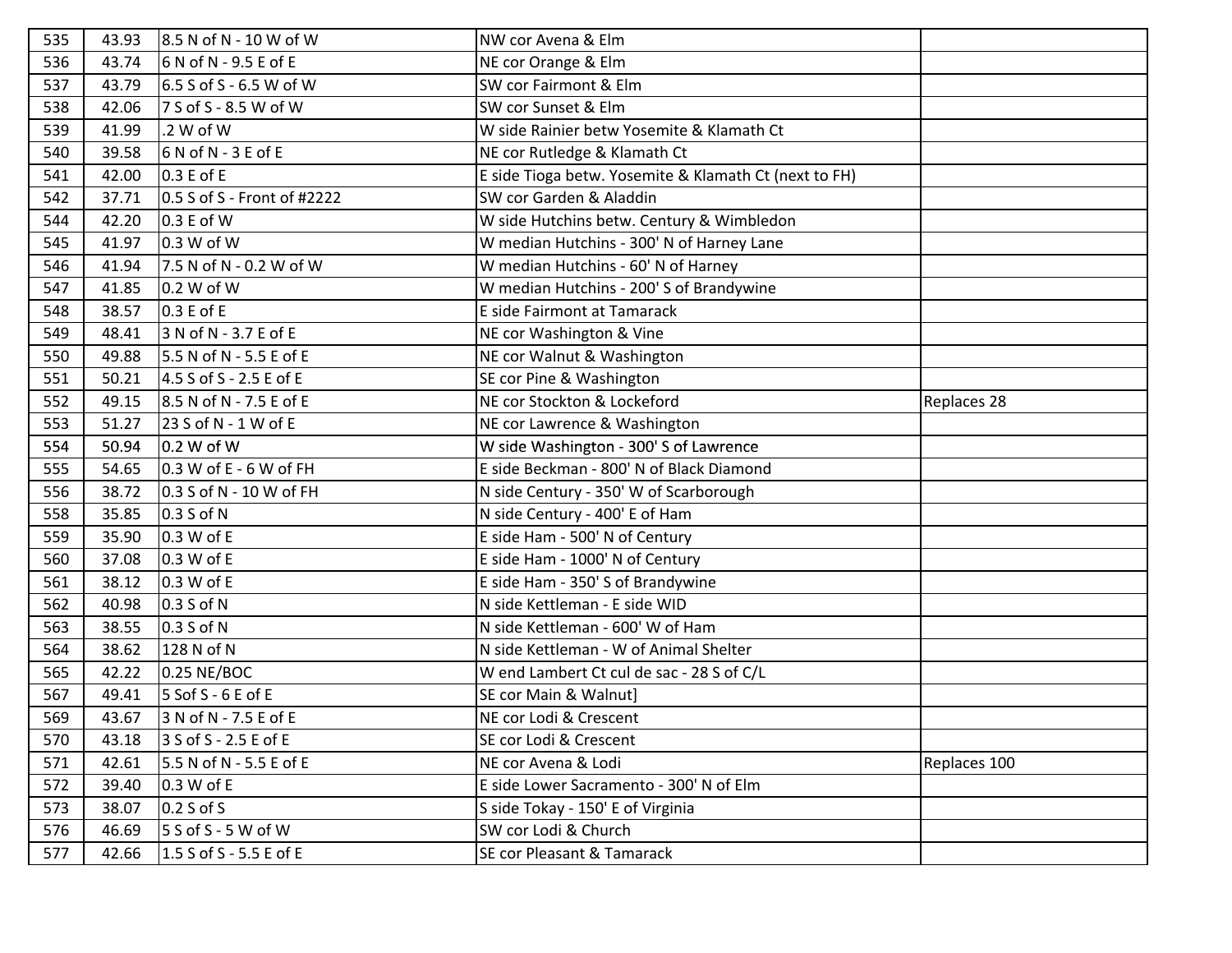| 578 | 38.93 | $2.7 N of N - 3 E of E$     | NE cor Aspen Grove & Vineyard Dr                     |          |
|-----|-------|-----------------------------|------------------------------------------------------|----------|
| 579 | 39.48 | 6.7 S of S - 7.3 W of W     | SW cor Vineyard & Banyan Dr                          |          |
| 580 | 39.76 | 6.3 S of S - 7.5 E of E     | SE cor Audubon & Audubon                             |          |
| 581 | 34.41 | 0.2 E of W                  | W side Tilden - 150' N of Vine                       |          |
| 582 | 36.10 | 0.2 N of S                  | S side Cochran - 50' W of Peach                      |          |
| 583 | 35.31 | 8.2 S of S - 7.7 E of E     | SE cor Wightman & Cochran                            |          |
|     |       |                             | SW Cor. Stockton & Century (Fence) Salas Park        |          |
| 584 | 42.09 |                             |                                                      |          |
| 585 | 42.40 |                             | So. Side Century (Midway between R.R. & Stockton St. |          |
| 586 | 42.53 |                             | SW Cor. Salas Park                                   |          |
| 587 | 43.09 |                             | SE Cor. Salas Park Fence (150' W. of Stockton)       |          |
| 588 | 50.97 |                             | W. Side Cherokee (600' So. of Kettleman)             |          |
| 589 | 42.79 | 7.5 S of S - 3.5 W of W     | SW cor Orange & Lodi                                 |          |
| 590 | 42.24 | 9 S of S - 2.2 W of W       | SW cor Fairmont & Lodi                               |          |
| 591 | 42.47 | $0.2 N of S - 19 E of E$    | SE cor Sunset & Lodi                                 |          |
| 594 | 45.55 | 8 S of S - I2 W of W        | SW cor Stockton & Maxwell                            |          |
| 595 | 45.47 | $0.4 S$ of S                | S side Maxwell - 350' W of Stockton                  |          |
| 597 | 35.00 | 5.5 S of S - 18.5 E of E    | SE cor Port Chelsea & Port Chelsea                   |          |
| 598 | 35.91 | 4 N of N - 12 W of W        | NW cor Port Chelsea & Port Chelsea                   |          |
|     |       |                             |                                                      |          |
| 599 | 45.00 | .2 N of S - IO E of E       | SE cor Lockeford & Orange                            | $2 - 43$ |
| 600 | 52.53 | 0.2 S of N                  | N side Turner - 600' E of Lincoln                    |          |
| 601 | 53.53 | 0.3 W of E                  | E side Cherokee - 400' N of Lockeford                |          |
| 603 | 36.39 | 2.2 N of N - 15 E of E      | NE cor Evert Ct & Vine                               |          |
| 604 | 34.46 | 4.5 S of S - 11.5 E of E    | SE cor Kramer & Kramer                               |          |
| 605 | 33.57 | 4 N of N - I2.5 W of W      | NW cor Kramer & Vine                                 |          |
| 606 | 52.38 | 0.3 S of N                  | N side Lockeford - 200' E of Cherokee                |          |
| 607 | 52.97 | 7.5 N of N - 7.5 E of E     | NE cor Cherokee & Lockeford                          |          |
| 608 | 53.00 | 0.2 W of E                  | E side Cherokee - 40' N of Murray                    |          |
| 609 | 52.95 | 4 N of N - 12 E of E        | NE cor Rivergate & Turner                            |          |
| 610 | 46.94 | 8 N of N - 2.5 W of W       | NW cor Royal Oaks Ct & Rivergate                     |          |
| 611 | 46.57 | 0.1 N of N - E. P/L #1202   | N side Rivergate - 15' W of FH                       |          |
| 612 | 47.55 | 0.2 W of W - C/L st ext     | W end Cul-de-sac Rivergate                           |          |
| 615 | 39.27 | 0.3 S of N - 45 W of FH     | N side Kettleman betw. Ham & Fairmont                |          |
| 616 | 54.04 | 0.3 N of S - 15 W of Bridge | S side Lodi - W side 99 Freeway                      |          |
| 618 | 49.34 | 0.31 S of N - 13 E of E     | NE cor Main & Elm                                    |          |
| 619 | 39.52 | 12 N of N - 3.5 E of E      | NE cor Cedar & Cedar                                 |          |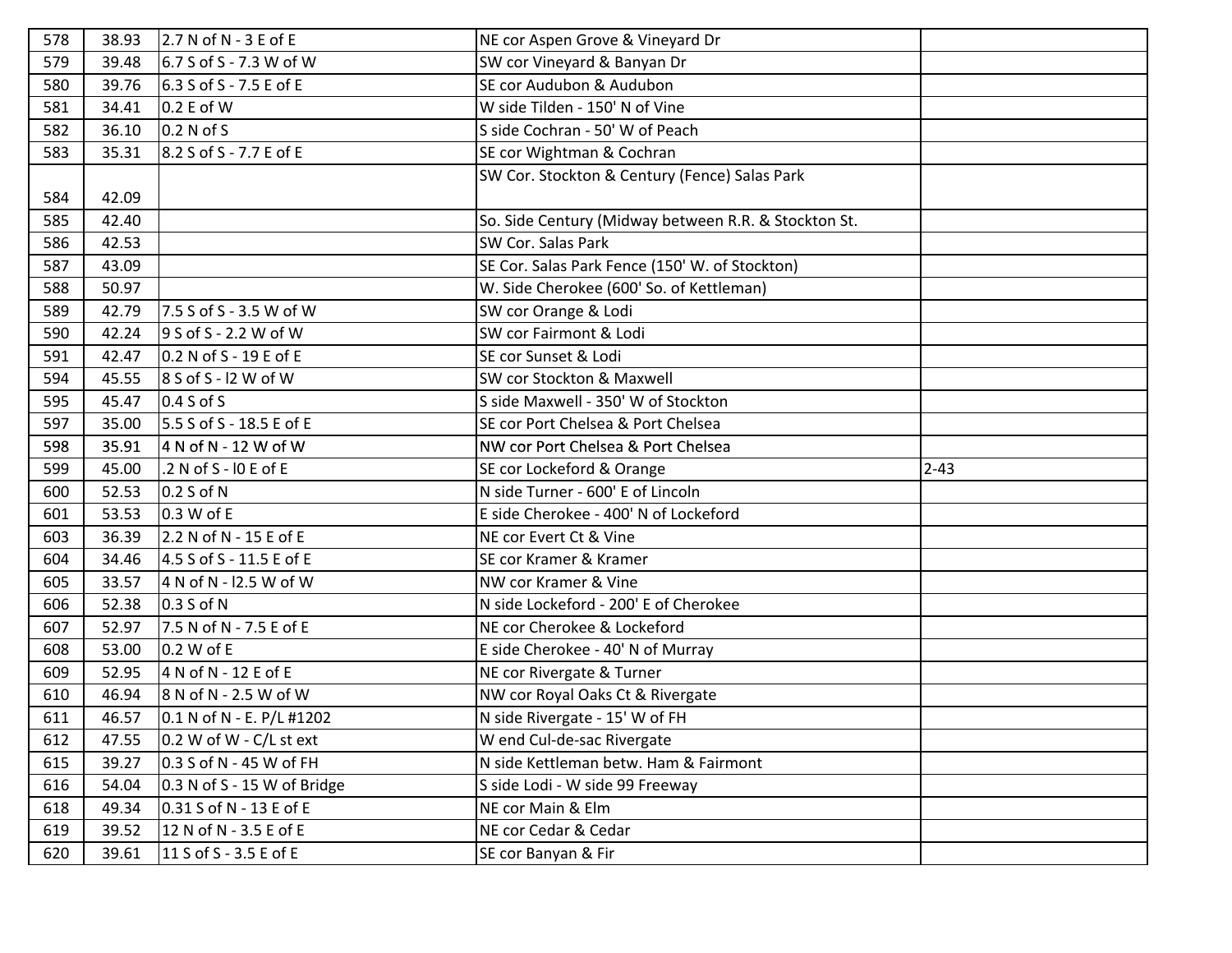| 621 | 39.62 | 8 N of N - 10 E of E      | NE cor Meadow & Mulberry(S)             |                                 |
|-----|-------|---------------------------|-----------------------------------------|---------------------------------|
| 622 | 39.44 | 13 S of S - 3 W of W      | SW cor Mulberry Cir. & Mulberry Ct.     |                                 |
| 623 | 39.36 | 4.5 S of S - 11 E of E    | SE cor Meadow & Mulberry(N)             |                                 |
| 624 | 38.61 | 5 S of S - 12 E of E      | SE cor Tokay & Ham                      |                                 |
| 625 | 40.71 | 4 N of N - 13 W of W      | NW cor Fairmont & Tokay                 |                                 |
| 626 | 38.62 | 12.2 N of N - 4.2 E of E  | NE cor Iris & Atherton                  |                                 |
| 627 | 38.07 | 13.7 N of N - 4.3 W of W  | NW cor Tokay & Hampton                  |                                 |
| 628 | 38.31 | 0.35 N of N - 29 E of E   | NE cor Arlington & Hampton              |                                 |
| 629 | 39.50 | 2.6 N of N - 13.6 E of E  | NE cor Harney & Banyon                  |                                 |
| 630 | 44.31 | $0.3 W$ of W - 2 N of FH  | NW cor Maxwell & Ackerman               |                                 |
| 632 | 48.18 | 0.2 E of W - 95 S of S    | W. side Sacramento, 95' S. of Walnut    |                                 |
| 633 | 50.60 | 1.8 N of N - 2.8 E of E   | NE cor Locust & Central                 |                                 |
| 634 | 40.95 | 0.2 E of W - FH in line   | W. side Ham, 450' N. of Tokay           |                                 |
| 635 | 41.47 | 0.2 E of W                | W. side Hutchins, 20' S. of Vineyard    |                                 |
| 636 | 47.79 | 0.2 N of S                | S. side Kettleman, 300' W. of Central   |                                 |
| 638 | 43.58 | NE cor Pump Base Well #7  | N. side Turner - McClane Substation     |                                 |
| 639 | 38.34 | SW cor Pump Base Well #9  | SE cor Shady Acres & Cabrillo           |                                 |
| 640 | 34.28 | 15 S of S - 4 E of E      | SE cor Lower Sacramento & Cochran       |                                 |
| 642 | 34.85 | $6.5 S$ of S - 9.5 E of E | SE cor Cochran & Westwind               |                                 |
| 643 | 34.94 | 0.3 W of W                | W. side Rockingham                      |                                 |
| 644 | 37.13 | 0.2 N of N                | N. side Harney - Mdwy Ham & Winchester  |                                 |
| 645 | 35.44 | 1 N of N - 17 E of E      | NE cor Harney & Ham                     |                                 |
| 646 | 38.63 | 0.3 N of N                | N. side Harney & E. side W.I.D.         |                                 |
| 647 | 34.60 | 16 S of S - 1.5 E of E    | SE cor Ham & Bradford                   |                                 |
| 648 | 34.62 | 18 S of S - 2 E of E      | SE cor Ham & Wimbledon                  |                                 |
| 649 | 39.69 | 12.5 N of N - 3 W of W    | NW cor Colombard & Carignane            |                                 |
| 650 | 39.94 | $8$ N of N - 7 W of W     | NW cor Colombard & Colombard            |                                 |
| 651 | 38.77 | 16 N of N - 1.5 W of W    | NW cor Scarborough & Chenin Blanc       |                                 |
| 653 | 45.46 | $3 S of S - 4 E of E$     | SE cor Hutchins & Chestnut              |                                 |
| 654 | 46.85 | $0.2 N of S - 10 W of W$  | SW cor Pleasant & Lodi                  |                                 |
| 656 | 50.51 | 5.5 W of W                | NW cor Hilborn & Washington             |                                 |
|     |       |                           |                                         |                                 |
| 657 | 52.93 | <b>CL Road</b>            | CL Beckman - 625' S of Kettleman        | BM in concrete tractor crossing |
| 658 | 37.64 | 0.2 N of S - 7 W of F.H.  | S. side Wimbledon 600' W. of Winchester |                                 |
| 659 | 35.86 | 0.2 N of S - 7 W of F.H.  | S. side Wimbledon 600' E. of Ham        |                                 |
| 660 | 38.20 | $8$ N of N - $8$ W of W   | NW cor Harney & Winchester              |                                 |
| 661 | 38.23 | 2.5 N of N - 16 E of E    | NE cor Tokay & Huntington               |                                 |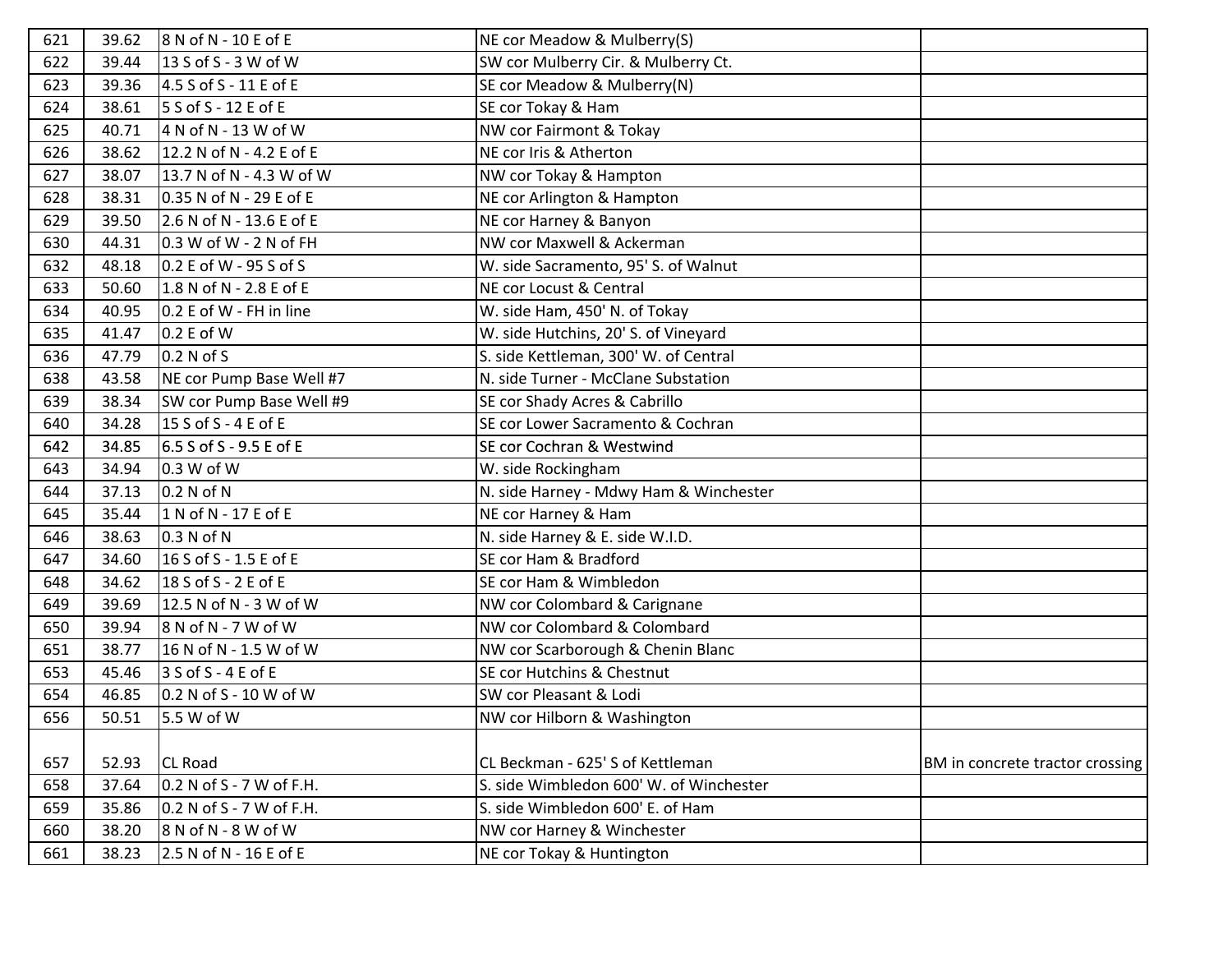| 662 | 37.16 | $6S$ of S - 6.5 W of W    | SW cor Wimbledon & Winchester            |              |
|-----|-------|---------------------------|------------------------------------------|--------------|
| 663 | 41.46 | 14 N of N - 3.5 W of W    | NW cor Hutchins & Brandywine             |              |
| 664 | 40.04 | 0.5 N of N                | N. side Iris - 250' W of Keagle          |              |
| 665 | 45.66 | 0.3 E of W                | W. side Stockton - Mdwy Almond & Maxwell |              |
| 666 | 38.25 | 0.5 S of S - 21.5 E of E  | SE cor Nevins & Arlington                |              |
| 667 | 52.91 | 2.5 N of N - 18 W of W    | NW cor Lodi & Hansen Dr                  |              |
| 669 | 39.54 | 3.5 S of S 12.3 W of W    | SW cor Brandywine & Scarborough          |              |
| 670 | 39.23 | $5 S of S - 11 W of W$    | SW cor Reisling Dr & Reisling Ct         |              |
| 671 | 37.33 | 7 N of N - 7.5 W of W     | NW cor of Bradford (S) & Bradford (E)    |              |
| 672 | 34.59 | 11.5 S of S - 4 E of E    | SE cor Sunwest & Filley                  |              |
| 673 | 33.90 | 11.5 N of N - 4 W of W    | NW cor Kramer & Sunwest                  |              |
| 674 | 33.75 | 0.2 N of S                | S side Vine - Opp Wightman               |              |
| 675 | 35.07 | 3.5 S of S - I2 W of W    | SW Cor Vine & Laver                      |              |
| 676 | 51.83 | 0.1 N of N - 9.5 W of W   | NW Cor Hilborn & Garfield                |              |
| 677 | 52.19 | $0.1$ S of S - 7.5 E of E | SE Cor Garfield & Lodi                   |              |
| 678 | 51.05 | 0.7 N of N - 10 E of E    | NE Cor Central & Walnut                  | Replaces 19  |
| 679 | 51.56 | $9$ S of S - 8.5 E of E   | SE Cor Oak & Central                     |              |
| 680 | 39.56 | 0.25 S of S               | S. side Pinot Noir - 400' W/Reisling     |              |
| 681 | 39.45 | 0.25 S of S               | S. side Brandywine - 400' W. of Reisling | Replaces 668 |
| 684 | 38.79 | 7.2 S of S - 7 W of W     | SW Cor Huntington & Arlington            |              |
| 685 | 38.97 | 0.2 W of W                | W. side Huntington - 600' N. of Tokay    |              |
| 686 | 39.15 | 3.5 S of S - II W of W    | SW Cor Keagle & Keagle                   |              |
| 687 | 40.28 | II.5 N of N - 3.5 W of W  | NW Cor Iris & Keagle                     |              |
| 688 | 52.73 | 3.5 S of S - I5.8 W of W  | SW Cor Hansen & Oak                      |              |
| 689 | 51.61 | 10 S of S -10 E of E      | SE Cor Beckman Road & Industrial Way     |              |
| 690 | 52.30 | 0.2 N of N                | S. side Industrial Way - 500' W/Cluff    |              |
| 691 | 52.66 | 10.5 S of S - 7 W of W    | SW Cor Cluff & Industrial Way            |              |
| 692 | 52.75 | 8 N of N - 11.5 W of W    | NW Cor Cluff & Vine                      |              |
| 693 | 52.41 | 0.2 S of N                | N. side Vine - 470 W of Cluff            |              |
| 694 | 52.10 | 9 N of N - 10 E of E      | NE Cor Vine & Beckman                    |              |
| 695 | 42.57 | 3.5 N of N - 12 W of W    | NW Cor Church & Mendocino                |              |
| 696 | 43.40 | 3 S of S - 15.5 W of W    | SW Cor Church & Layland                  |              |
| 697 | 41.12 | 2.5 S of S - 13.5 E of E  | SE Cor Layland & Sutter                  |              |
| 698 | 41.62 | 3 N of N - 13 E of E      | NE Cor Mendocino & Sutter                |              |
| 699 | 54.32 | 12.2 S of S - 7.2 W of W  | SW Cor Turner & Sacramento               |              |
| 700 | 53.31 | 14.5 N of N - 4.5 W of W  | NW Cor Sacramento & Louie                |              |
| 701 | 52.88 | 14.2 N of N - 3 E of E    | NE Cor Louie & Church                    |              |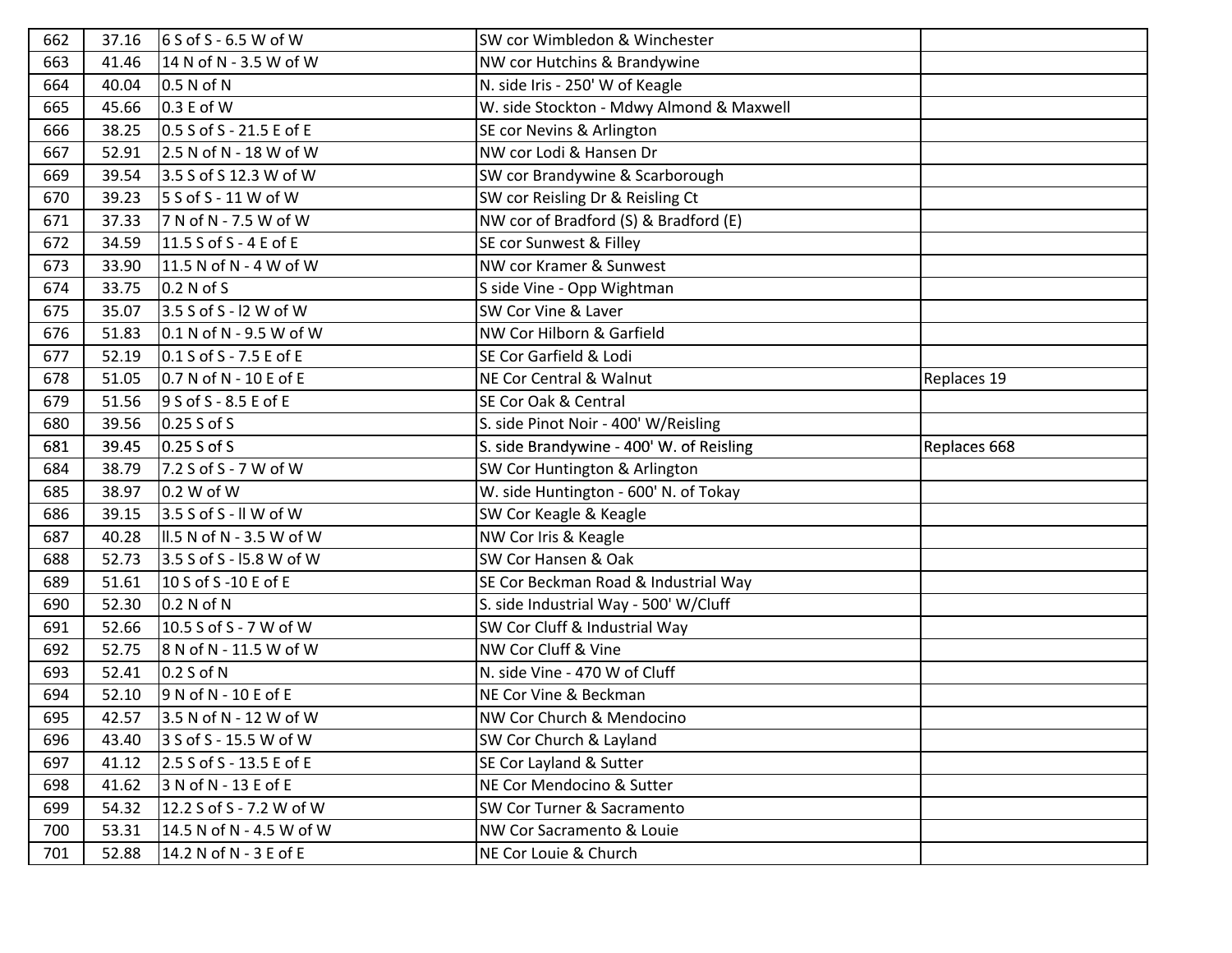| 702 | 54.52 | 12 N of N - 3.8 E of E    | NE Cor Otta & Awani                         |                             |
|-----|-------|---------------------------|---------------------------------------------|-----------------------------|
| 703 | 53.50 | 14 N of N - 4.5 E of E    | NE Cor Awani & Mokelumne River Dr           |                             |
| 704 | 53.43 | 4.5 S of S - 13 E of E    | SE Cor Miwok & Mokelumne River Dr           |                             |
| 705 | 54.23 | 3 S of S - 12 E of E      | SE Cor Mokelumne River Dr & Winton          |                             |
| 706 | 53.59 | 4 N of N - 13 W of W      | NW Cor Turner & Winton                      |                             |
| 707 | 53.42 | $0.2 S$ of S              | S. side Vine - 300' E/Beckman               |                             |
| 708 | 47.93 | $2$ N of N - 7 E of E     | NE Cor Locust & Pleasant                    |                             |
| 709 | 50.15 | 15.2 N of N - 0.3 W of W  | NW Cor Locust & Washington                  |                             |
| 711 | 56.71 | 0.2 S of N                | N. side Lodi - 700' E/Cluff                 |                             |
| 712 | 55.65 | $0.2$ S of N - 50 W of W  | NW Cor Lodi & Cluff                         |                             |
| 713 | 55.21 | 13.5 S of S - 2.5 W of W  | SW Cor Oro & Stanislaus                     |                             |
| 714 | 52.31 | $6S$ of S - 10 W of W     | <b>SW Cor Calaveras &amp; Stanislaus</b>    |                             |
| 715 | 53.62 | 6.5 S of S - 10.5 E of E  | SE Cor Turner & Coloma                      |                             |
| 716 | 55.62 | 6 S of S - 12.5 E of E    | SE Cor Turner & Stockton                    |                             |
| 717 | 39.90 | SW Cor Pump Base Well #19 | N. Side Harney - Mdwy Winchester & Hutchins |                             |
| 718 | 55.58 | 0.25 N of S - End/CG&S    | S. side Turner - 800' E/Coloma              |                             |
| 719 | 55.50 | 3 N of N - 13 W of W      | NW Cor Turner & Miwok Dr                    |                             |
| 720 | 54.89 | 6 N of S - 17 W of E      | SE Cor Beckman & Black Diamond              |                             |
| 721 | 53.97 | 0.2 S of N                | N. Side Black Diamond - 600' E/Beckman      |                             |
| 722 | 53.89 | 0.25 N of S               | S. side Black Diamond- 500' W/Cluff         |                             |
| 723 | 56.54 | 14.5 S of S - 7 W of W    | SW Cor Cluff & Black Diamond                |                             |
| 724 | 53.33 | 5.5 N of N - 10.5 E of E  | NE Cor Columbia & Comanche                  |                             |
| 725 | 53.49 | 3.6 N of N - 12.5 E of E  | NE Cor Stockton & Donner Dr                 |                             |
| 726 | 53.86 | 10.8 N of N - 4 W of W    | NW Cor Calaveras & Donner Dr                |                             |
| 728 | 55.72 | 0.25 W of E               | E. side Cluff - 520' S/Turner               |                             |
| 729 | 57.07 | 14 S of N - 7.7 E of E    | SE Cor Cluff & Turner                       |                             |
|     |       |                           |                                             | BM was removed and replaced |
|     |       |                           |                                             | (old book 3-<br>with same.  |
| 730 | 56.93 | $0.25$ N of S             | S. side Turner - 560' E/Cluff               | 19)                         |
| 731 | 57.24 | $0.25 S$ of N             | N. side Turner - 800' W/Cluff               |                             |
| 732 | 57.59 | 7.5 S of S - 4.5 E of E   | SE Cor Turner & Beckman                     | Replaces 473                |
| 733 | 48.48 | 0.25 E of W               | W. side Church opp DeForce                  | Replaces 525                |
| 734 | 48.76 | 0.2 W of E                | E. side Church opp First St                 |                             |
| 735 | 49.64 | 7.2 S of S - 1.1 W of W   | SW Cor Olive Ct & Church                    |                             |
| 736 | 51.05 | 5.6 S of S - 2.7 W of W   | SW Cor Daisy & Church                       |                             |
| 738 | 52.79 | 4.4 E of E                | E. side Sacramento opp Forrest              |                             |
| 739 | 49.43 | 10.3 S of S - 0.5 W of W  | SW Cor Sacramento & Daisy                   | Replaces 46                 |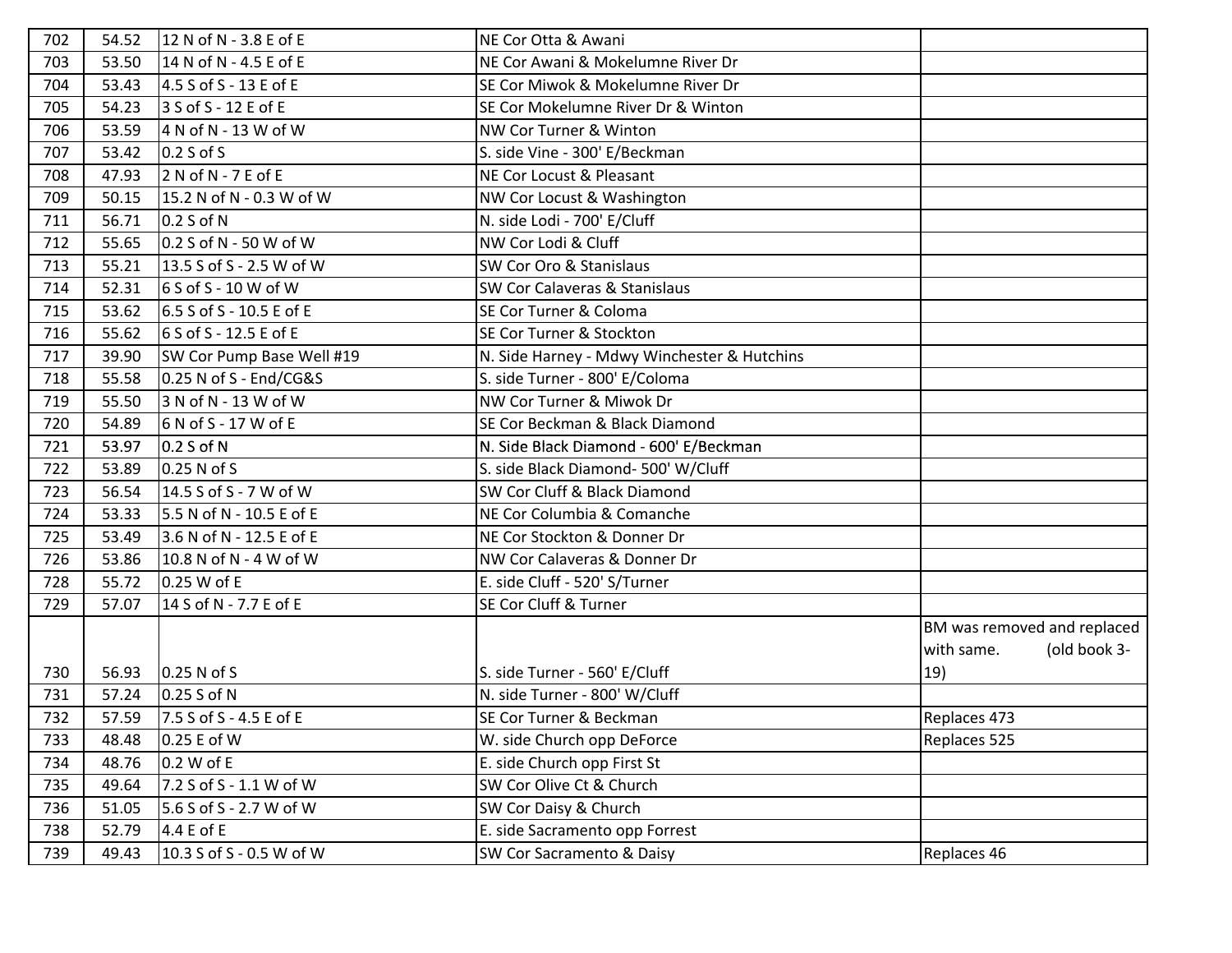| 747 | 50.44 | 0.25 S of N - 20.3 E of E        | N. side Pine under Lodi Arch         |              |
|-----|-------|----------------------------------|--------------------------------------|--------------|
| 750 | 49.28 | 22 S of S - 0.4 W of W           | SW Cor Oak & Sacramento              |              |
| 751 | 46.56 | 0.0 N of N - 12.3 W of W         | NW Cor Pine & Church                 |              |
| 752 | 46.56 | 0.6 S of S - 9.8 W of W          | SW Cor Pine & Pleasant               |              |
| 753 | 45.20 | 10.1 S of S - 0.7 E of E         | SE Cor Rose & Oak                    |              |
| 754 | 45.99 | 8.7 S of S - 1.75 E of E         | SE Cor Locust & Hutchins             |              |
| 755 | 46.83 | 1.25 N of N - 11.5 W of W        | NW Cor California & Lockeford        |              |
| 756 | 46.93 | 0.5 S of S - 10.5 W of W         | SW Cor Carlo Way & Lockeford         |              |
| 757 | 46.12 | 0.0 N of N - 11.4 W of W         | NW cor Crescent & Lockeford          |              |
| 758 | 44.89 | 14.9 N of N - 0.1 E of E         | NE Cor Fairmont & Lockeford          |              |
| 759 | 48.39 | 0.2 S of S - W. P/L #770         | S. side Eureka - 137' E/Demby        |              |
| 760 | 48.11 | 0.2 S of S - W. P/L #764         | S. side Palm - 120' E/Demby          |              |
| 761 | 50.69 | 5.3 N of N - 0.6 E of E          | NE Cor Eureka & Lincoln              |              |
| 762 | 50.00 | 10.1 S of S - 0.4 E of E         | SE Cor Louie & Lincoln               |              |
| 764 | 48.29 | 7.9 N of N - 0.5 E of E          | NE Cor First & Pleasant              |              |
| 765 | 47.35 | 6.9 S of S - 1.25 E of E         | SE Cor Lockeford & Pleasant          |              |
| 766 | 47.07 | 6.4 S of S - 2.1 E of E          | SE Cor Walnut & Pleasant             |              |
| 767 | 44.54 | 1 N of N - 6.7 E of E            | NE Cor Lodi & California             | Replaces 518 |
| 768 | 42.25 | 2.2 N of N - 9.5 E of E          | NE cor Lodi & Fairmont               |              |
| 770 | 40.90 | 0.3 S of S                       | S. side Lodi - 490' W/Ham            |              |
| 771 | 40.79 | 0.3 W of W                       | W. side Ham - 490' S/Lodi            |              |
| 772 | 42.06 | 9.9 S of S - 11.5 E of E         | SE cor Elm & Sunset                  | Replaces 112 |
| 773 | 38.68 | 19.3 N of N - 0.7 E of E         | NE cor Pine & Pinewood Ct            |              |
| 774 | 41.91 | S. Well Pump Structure @ Well #9 | SE Cor Shady Acres & Cabrillo Cir.   |              |
| 775 | 45.00 | 2.2 E of W                       | W. side Laurel - 450' N/Turner       |              |
| 776 | 43.53 | 0.3 W of E                       | E. side Mill - 385' S/Holly          |              |
| 778 | 42.83 | 0.25 S of S                      | S. side Citadel opp Lassen           |              |
| 779 | 41.61 | 0.25 W of W                      | W. side Palomar - 360' N/Starr       |              |
| 780 | 41.95 | 0.2 E of E                       | E. side Palomar opp Starr            |              |
| 781 | 34.63 | 0.2 N of S                       | S. side Cochran - 260' W/Westwind    | Replaces 641 |
| 782 | 36.22 | 12.7 S of S - 3.1 E of E         | SE cor Vine & Evert Ct               |              |
| 783 | 38.19 | 33 N of N - 0.2 W of W           | NW cor Tokay & Huntington            |              |
| 784 | 38.95 | 0.3 E of E                       | SE cor Cheney Ct (Ell)               |              |
| 789 | 43.87 | NW cor Pump Base Well #12        | SE cor Kettleman & Hutchins          | Replaces 384 |
| 790 | 42.40 | 0.2 W of E                       | E. side Hutchins - 400' N/Brandywine | Replaces 231 |
| 791 | 42.24 | 0.2 E of W                       | W. side Hutchins - 320' N/Brandywine |              |
| 792 | 47.94 | 0.4 E of E                       | NE cor Ham & SPRR                    |              |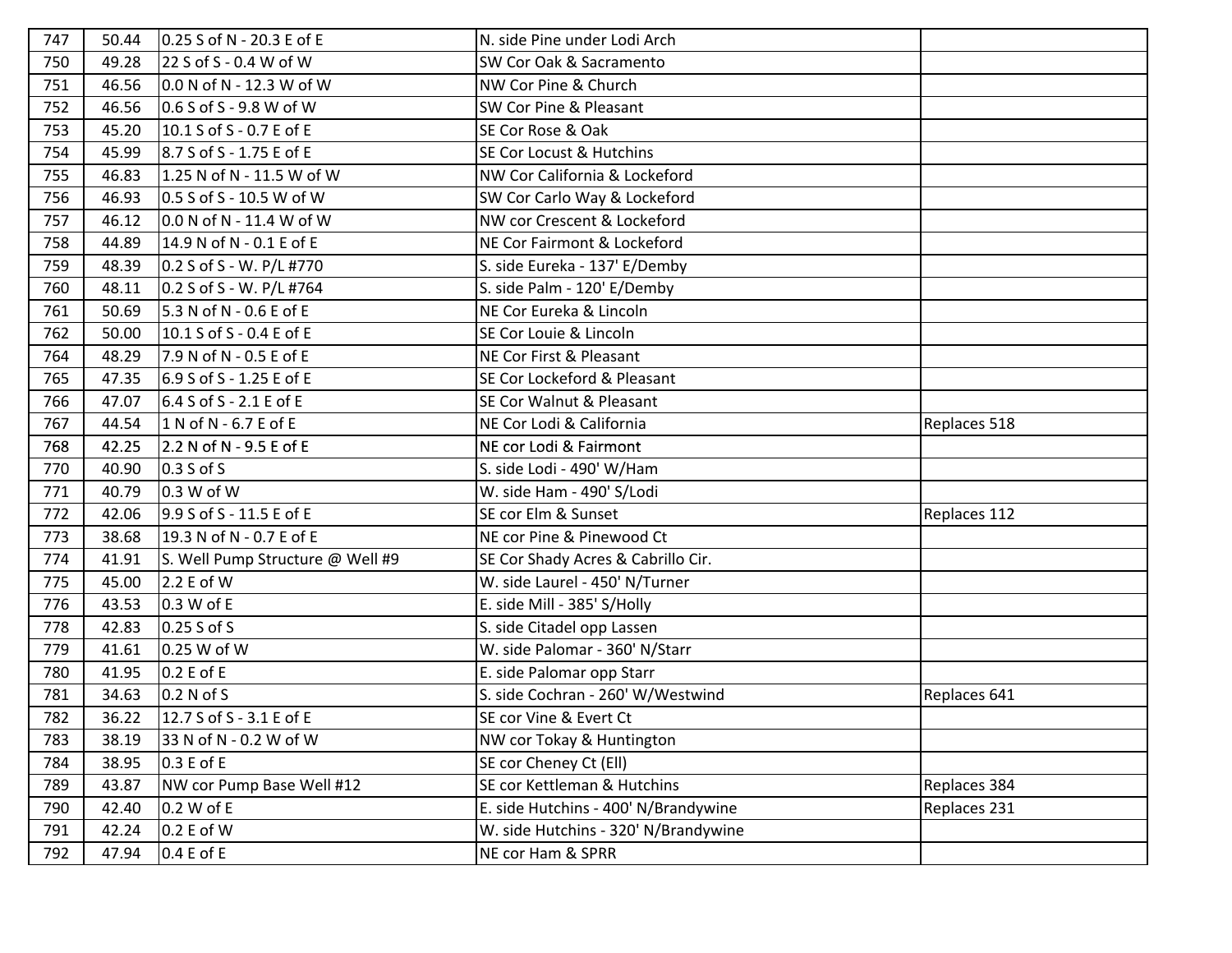| 793 | 41.71 | 0.2 N of S                | S. side Kettleman - 275' E/Crescent          |                             |
|-----|-------|---------------------------|----------------------------------------------|-----------------------------|
| 794 | 40.98 | 0.2 N of S                | S. side Kettleman - 420' E/Fairmont          |                             |
| 796 | 37.70 | 4.1 N of N - 11.7 W of W  | NW cor Chianti & Fairmont                    |                             |
| 798 | 39.07 | 0.2 N of S                | S. side Brandywine - 185' W/Thompson         |                             |
| 799 | 37.66 | 5 S of S - 10.5 E of E    | SE cor Brandywine Dr & Brandywine Ct         |                             |
| 800 | 37.71 | 7.3 N of N - 7.5 E of E   | NE cor Pinot Noir & Pinot Noir               |                             |
| 801 | 38.76 | 2.7 N of N - 13.1 W of W  | NW cor Pinot Noir & Thompson                 |                             |
| 802 | 36.73 | 2.3 S of S - 12.2 W of W  | SW cor Burgundy & Vin Rose                   |                             |
| 803 | 37.35 | 9.8 N of N - 4.9 W of W   | NW cor Burgundy & Bordeau                    |                             |
| 804 | 36.88 | 15 N of N - 0.4 W of E    | NE cor Burgundy & Burgundy Ct                |                             |
| 805 | 36.07 | 16 S of S - 0.1 E of W    | SW cor Burgundy & Zinfandel                  |                             |
| 806 | 35.47 | 15 N of N - 0.4 E of E    | NE cor Burgundy & Chablis                    |                             |
| 807 | 36.23 | 20.5 S of S - 0.6 W of W  | SW cor Chablis & Ham                         |                             |
| 808 | 36.46 | 2.8 S of S - 13.7 E of E  | SE cor Zinfandel & Vin Rose                  |                             |
| 809 | 36.79 | 14.6 N of N - 1.8 E of E  | NE cor Zinfandel & Bordeau                   |                             |
| 810 | 43.59 | 0.3 E of W                | W. side Stockton - 500' S/Century            |                             |
| 811 | 38.80 | 0.2 N of S                | S. side Century - 310' W/Scarborough         |                             |
| 812 | 38.61 | 7.1 S of S - 8.2 E of E   | SE cor Century & Scarborough                 |                             |
| 813 | 38.41 | 0.25 E of W               | W. side Scarborough - 460' N/Wimbledon       |                             |
| 814 | 38.23 | 12 N of N - 3.7 E of E    | NE cor Dorchester Way & Dorchester Circle    |                             |
| 815 | 37.33 | 14.4 S of S - 2.7 E of E  | SE cor Dorchester Circle & Dorchester Circle |                             |
| 816 | 38.50 | 4 N of N - 2.7 E of E     | NE cor Dorchester Circle & Dorchester Circle |                             |
|     |       |                           |                                              | No number stamped -         |
| 817 | 43.84 | NE cor Pump Base Well #18 | S. side Century Opp Church                   | elevation stamped           |
|     |       |                           |                                              | BM was removed and replaced |
|     |       |                           |                                              | with same.<br>(old book 3-  |
| 818 | 43.57 | 0.25 E of W               | W. side Stockton - 960' S/Century            | 19)                         |
| 819 | 43.31 | 15.5 S of S - 6 W of W    | SW cor Stockton & Century                    |                             |
| 820 | 43.73 | 16.8 S of S - 4.8 W of W  | SW cor Stockton & Neuharth                   |                             |
| 821 | 41.87 | 16.8 N of N - 5.9 E of E  | NE cor Ackerman & Neuharth                   |                             |
| 822 | 43.37 | 0.25 W of E               | E. side Ackerman - 630' N/Neuharth           |                             |
| 824 | 49.22 | 0.2 N of S - 26.3 W of W  | SW cor Almond & Cherokee                     |                             |
| 825 | 49.70 | 0.25 E of W               | W. side Cherokee - 425' S/Almond             |                             |
| 826 | 49.52 | 37 S of S - 0.25 W of E   | SE cor Academy & Kettleman                   |                             |
| 827 | 52.41 | 0.3 W of E                | E. side Cherokee - 580' N/Kettleman          |                             |
| 828 | 52.06 | 0.2 W of E                | E. side Cherokee - 485' S/Vine               |                             |
| 829 | 52.73 | 0.3 W of E                | E. side Cherokee opp Hilborn                 |                             |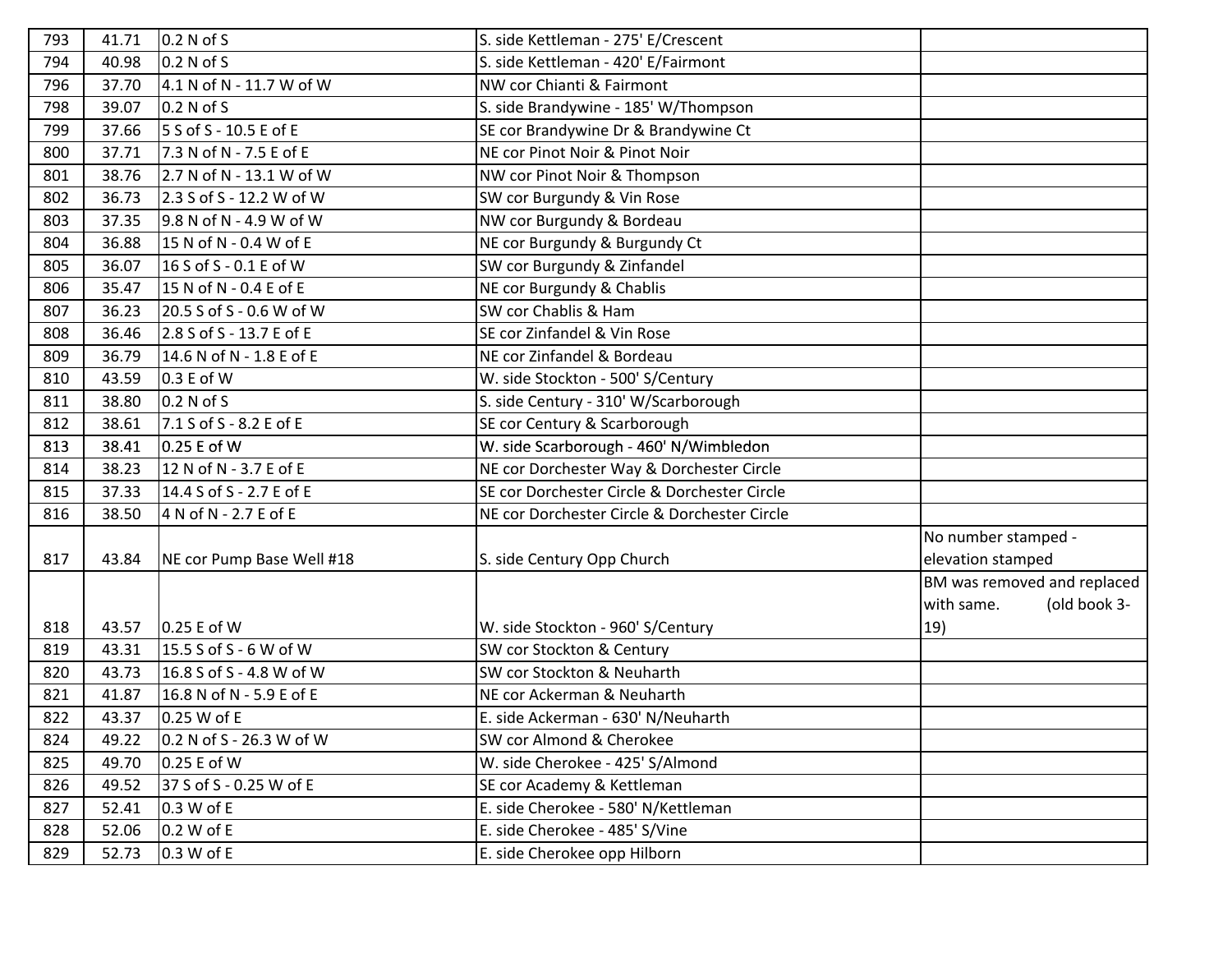| 830 | 53.47 | 5.8 S of S - 0.9 W of W    | SW cor Cherokee & Railroad Ave             |             |
|-----|-------|----------------------------|--------------------------------------------|-------------|
| 831 | 53.52 | 0.2 W of E                 | E. side Cherokee - 290' S/Murray           |             |
| 832 | 53.87 | 0.2 E of W                 | W. side Cherokee - 310' S/Pioneer          |             |
| 833 | 52.21 | $0.2 S$ of S               | S. side Pioneer - 380' W/Cherokee          |             |
| 834 | 52.96 | 0.25 E of W                | W. side Houston - 250' S/Victor            |             |
| 835 | 52.00 | $0.5 S of S - 7.8 W of W$  | SW cor Central & Oak                       | Replaces 20 |
| 836 | 50.68 | 15.1 S of S - 0.3 E of W   | SW cor Central & Hilborn                   |             |
| 837 | 50.68 | 17.1 S of S - 0.25 W of E  | SE cor Central & Flora                     |             |
| 838 | 50.45 | 14 N of N - 0.2 E of W     | NW cor Central & Eden                      |             |
| 839 | 47.95 | 7.6 N of N - 1.1 E of E    | NE cor Central & Poplar                    |             |
| 840 | 46.47 | 0.2 E of W                 | W. side Stockton - 280' S/Mission          |             |
| 841 | 46.04 | 10.4 S of S - 0.1 E of E   | SE cor Stockton & Acacia                   |             |
| 842 | 49.75 | 10 N of N - 0.5 E of E     | NE cor Tokay & Main                        |             |
| 843 | 45.99 | $0.5$ N of N - 5.2 W of W  | NW cor Tokay & Church                      |             |
| 844 | 44.15 | 0.25 E of E                | E. side Sacramento opp Park St             |             |
| 845 | 56.19 | 2.3 N of N - 15 E of E     | NE cor Cluff & Lodi                        |             |
| 846 | 56.39 | 3.3 S of S - 16 W of W     | SW cor Cluff & Pine                        |             |
| 847 | 51.66 | 0.2 S of N - 70 E of E     | NE cor Calaveras & Lockeford               | Replaces 23 |
| 848 | 51.19 | $0.25$ W of E              | EC NW Grape Festival Gate - 170' SW/Murray |             |
| 849 | 47.49 | 13.7 N of N - 1.6 E of E   | NE cor California & Holly                  |             |
| 850 | 47.58 | 14.7 N of N - 0.2 W of E   | NE cor California & First                  |             |
| 851 | 48.50 | 14.1 S of S - 0.2 E of W   | SW cor California & Daisy                  |             |
| 852 | 49.94 | 14.3 N of N - 0.2 W of E   | NE cor California & Forrest                |             |
| 853 | 49.61 | 13.4 S of S - 0.2 E of W   | SW cor California & Louie                  |             |
| 854 | 49.16 | 10.4 S of S - 0.1 E of E   | SE cor California & Eureka                 |             |
| 855 | 50.82 | $0.2 N of S - 14.5 W of W$ | SW cor California & Turner                 |             |
| 856 | 45.73 | $0.5$ N of N - 13 W of W   | NW cor Almond & Coventry                   |             |
| 857 | 46.18 | 11 N of N - 0.2 W of W     | NW cor Coventry & Ravenwood                |             |
| 858 | 45.22 | 15 N of N - 0.3 E of W     | NW cor Fawnhaven & Ravenwood               |             |
| 859 | 46.69 | 0.2 N of N - 13.2 E of E   | NE cor Fawnhaven & Barrington              |             |
| 860 | 47.75 | 9.6 S of S - 1.5 E of E    | SE cor Coventry & Barrington               |             |
| 861 | 48.12 | 0.2 S/BOC                  | S. end Fallbrook cul de sac - 22 E of C/L  |             |
| 862 | 47.49 | 24.4 N of N - 0.2 E of E   | NE cor Seiko & Valley                      |             |
| 863 | 49.32 | 0.3 N of N                 | N. side Elgin - 470' E/Seiko               |             |
| 864 | 47.06 | 0.25 S of N                | N. side Almond - 750' E/Coventry           |             |
| 865 | 39.47 | 0.3 N of N                 | NW cor Century & WID                       |             |
| 866 | 41.46 | 0.2 N of S                 | S. side Kettleman - 22.9' W/WID            |             |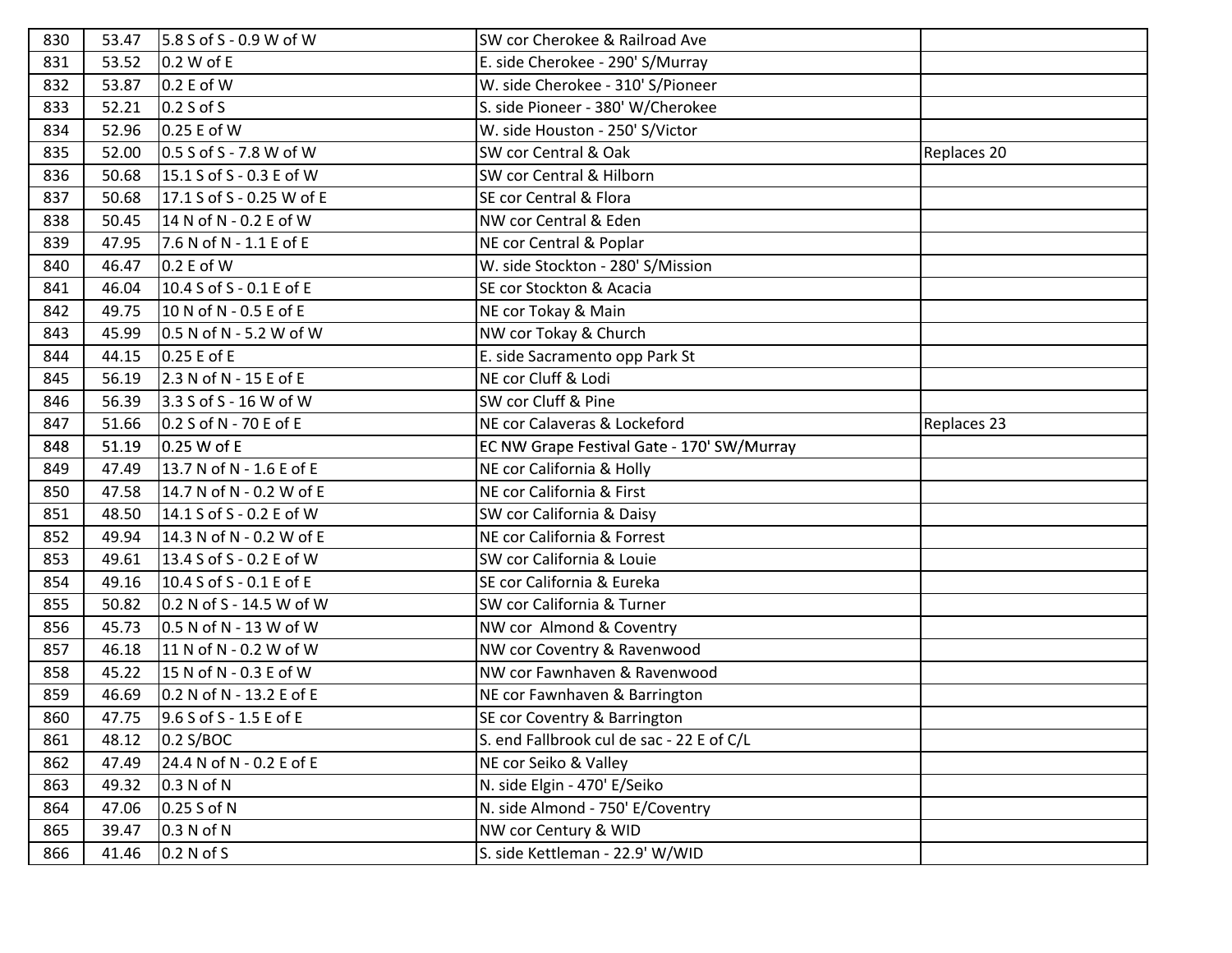| 867 | 40.03 | 0.2 N of S                | S. side Kettleman - 310' E/Lakeshore       |  |
|-----|-------|---------------------------|--------------------------------------------|--|
| 868 | 37.87 | 0.3 N of S - 29 W of W    | SW cor Kettleman & Lakeshore               |  |
| 869 | 36.44 | 0.3 N of S                | S. side Kettleman - 450' W/Lakeshore       |  |
| 870 | 36.11 | 0.2 N of S - 30.6 E of E  | SE cor Kettleman & Mills                   |  |
| 871 | 35.29 | 0.2 N of S                | S. side Kettleman - 375' W/Mills           |  |
| 872 | 34.56 | 0.2 N of S                | S. side Kettleman - 840' W/Mills           |  |
| 873 | 35.85 | 0.5 W of E                | E. side Mills - 430' S/Kettleman           |  |
| 874 | 36.43 | 0.5 E of W                | W. side Mills - 400' N/Sand Creek          |  |
| 875 | 35.30 | 27.2 N of N - 0.5 E of W  | NW cor Mills & Sand Creek                  |  |
| 876 | 35.74 | 0.5 W of E                | E. side Mills - 325' S/Sand Creek          |  |
| 877 | 34.97 | 0.5 E of W                | W. side Mills opp Lakeshore                |  |
| 878 | 35.20 | 0.3 N of N - 18.2 W of W  | NW cor Lakeshore & Windjammer              |  |
| 879 | 34.75 | 0.45 N/BOC - W. P/L #1701 | N. end Windjammer cul de sac - 17 W of C/L |  |
| 880 | 35.14 | 0.2 S of N - 13.9 W of W  | NW cor Lakeshore & Willow Point            |  |
| 881 | 35.38 | 0.1 S of S - 11.9 W of W  | SW cor Lakeshore & Newport                 |  |
| 882 | 35.56 | 16.9 N of N - 0.2 W of E  | NE cor Lakeshore & Cape Cod (S)            |  |
| 883 | 36.19 | 4.2 N of S - 8.8 W of E   | SE cor Cape Cod & Cape Cod                 |  |
| 884 | 37.67 | 7.3 S of N - 4.7 W of E   | NE cor Cape Cod & Cape Cod                 |  |
| 885 | 35.57 | 13.5 S of S               | SW cor Lakeshore & Timberlake              |  |
| 886 | 37.75 | 4.5 E of E                | SE cor Timberlake & Timberlake             |  |
| 887 | 37.94 | 3.5 E of E                | NE cor Timberlake & Timberlake             |  |
| 888 | 35.37 | 0.4 W/BOC - N. P/L #732   | W. end Timberlake cul de sac - 10 S of C/L |  |
| 889 | 36.62 | 0.4 E of E                | E. side Lakeshore - 285' N/Timberlake      |  |
| 890 | 46.22 | 38.7 N of N - 0.25 W of E | NE cor Stockton & Kettleman                |  |
| 891 | 46.06 | 21.5 N of N - 0.2 E of W  | NW cor Stockton & Kettleman                |  |
| 892 | 44.61 | 0.25 E of W               | W. side Stockton opp Almond                |  |
| 893 | 52.08 | 9.9 N of N - 3.3 E of E   | NE cor Cherokee & Hale                     |  |
| 894 | 53.14 | 0.7 N of N - 16 W of W    | NW cor Cherokee & Lockeford                |  |
| 895 | 49.88 | 0.6 N of N - 9.3 W of W   | NW cor Central & Elm                       |  |
| 896 | 51.14 | 9.6 N of N - 0.25 W of E  | NE cor Lloyd & Maria                       |  |
| 897 | 49.54 | 11 N of N - 0.25 E of W   | NW cor Central & Maple                     |  |
| 898 | 51.20 | 12 S of S - 2.8 E of E    | SE cor Garfield & Vine                     |  |
| 899 | 56.12 | 0.25 N of S               | S. side Industrial - 720' E/Cluff          |  |
| 900 | 35.86 | 0.4 S of S                | S. side Camphor opp Newport                |  |
| 901 | 35.73 | 20.3 S of S - 0.3 W of W  | SW cor Camphor & Mimosa                    |  |
| 902 | 35.66 | 20.5 N of N - 0.2 W of W  | NW cor Amber Leaf & Mimosa                 |  |
| 903 | 33.87 | 21.1 N of N - 0.4 W of W  | NW cor Autumn & Alder Tree                 |  |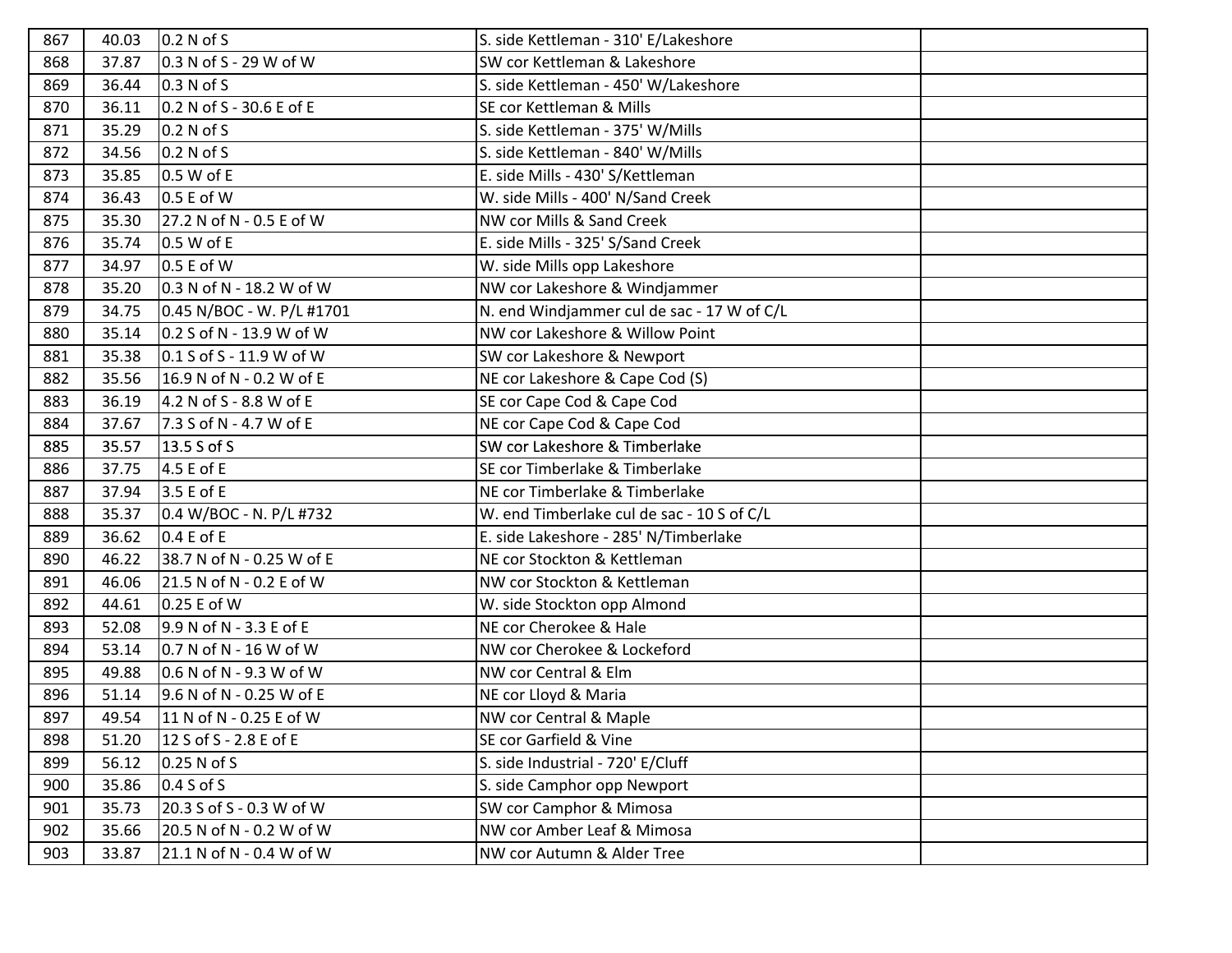| 904 | 35.06 | $0.3 S$ of S              | S. side Autumn - 310' W/Newport         |                            |
|-----|-------|---------------------------|-----------------------------------------|----------------------------|
| 905 | 33.45 | 0.4 S of S                | S. side Amber Leaf opp Newport          |                            |
| 906 | 34.28 | 24.1 N of N - 0.8 W of W  | NW cor Century & Sorrel                 | For Adjustment See FB-3-61 |
| 907 | 35.82 | 0.3 S of N                | N. side Century - 460' W/W.I.D.         |                            |
| 908 | 33.65 | $0.2 S$ of S              | S. side Amber Leaf - 295' E/Winding Oak |                            |
| 909 | 32.96 | 0.4 N of N                | N. side Autumn - 250' E/Winding Oak     |                            |
| 910 | 35.83 | 0.2 S of S                | S. side Camphor - 510' E/Winding Oak    |                            |
| 911 | 33.99 | 0.3 W of W                | W. side Winding Oak opp Autumn          |                            |
| 912 | 33.33 | 0.3 S of N - 19.7 W of W  | NW cor Mills & Century                  | For Adjustment See FB-3-61 |
| 913 | 32.54 | 0.6 S of N - 19.3 W of W  | NW cor Mills & Sylvan                   | For Adjustment See FB-3-61 |
| 914 | 33.03 | 10.9 N of N - 1.9 E of E  | NE cor Amber Leaf & Winding Oak         |                            |
| 915 | 33.20 | 14.8 S of S - 1.4 E of E  | SE cor Sylvan & Sage                    | For Adjustment See FB-3-61 |
| 916 | 32.32 | 0.2 E of E                | E. side Sylvan - 430' NW/Sage           | For Adjustment See FB-3-61 |
| 917 | 32.27 | 0.2 S of N                | N. side Century - 340' W/Sage           | For Adjustment See FB-3-61 |
| 918 | 33.29 | 0.2 N of N - 19.3 E of E  | NE cor Century & Sage                   | For Adjustment See FB-3-61 |
| 919 | 42.41 | 18.6 N of N - 1.1 W of W  | NW cor Ham & Walnut                     |                            |
| 920 | 42.38 | 21 N of N - 0.2 W of E    | NE cor Ham & Oak (S)                    |                            |
| 921 | 42.73 | 18 S of S - 0.8 W of W    | SW cor Ham & Oak (N)                    |                            |
| 922 | 42.40 | 20.7 S of S - 0.1 E of E  | SE cor Ham & Pine                       |                            |
| 923 | 42.35 | 0.25 N of S - 12 W of W   | SW cor Lockeford & Loma                 |                            |
| 924 | 42.03 | 0.25 S of N - 10.7 W of W | NW cor Lockeford & Westwood             |                            |
| 925 | 42.64 | 11.8 S of S - 0.25 W of E | SE cor Lockeford & Cross                |                            |
| 926 | 50.24 | 15 N of N - 0.3 E of W    | NW cor Lodi & Main                      |                            |
| 927 | 48.91 | 0.25 N of S - 12.6 E of E | SE cor Stockton & Tokay                 |                            |
| 928 | 49.06 | $0.25$ N of S - 16 W of W | SW cor Washington & Tokay               |                            |
| 929 | 47.17 | 11.5 N of N - 0.1 E of E  | NE cor Stockton & Maple                 |                            |
| 930 | 42.04 | 0.4 N of S                | S. side Schlenker opp School            |                            |
| 931 | 43.33 | 0.25 E/BOC                | E. end Adobe cul de sac - On C/L        |                            |
| 932 | 55.49 | 16 N of N - 2.1 E of E    | NE cor Cluff & Mounce                   |                            |
| 933 | 56.32 | 0.3 W/BOC                 | E. end Mounce cul de sac - On C/L       |                            |
| 934 | 41.88 | 23.2 N of N - 0.35 W of W | NW cor Turner & L. Sacramento           |                            |
| 935 | 42.74 | 19.8 N of N - 1 W of W    | NW cor Woodlake Cir & L. Sacramento     |                            |
| 936 | 41.13 | 0.3 S of S                | SE cor Woodlake Cir & Woodlake Cir      |                            |
| 937 | 41.59 | $0.15$ S of N             | N. side Woodlake Ct opp Woodlake Cir    |                            |
| 938 | 43.49 | 20.4 S of S - 0.25 W of W | SW cor Eilers & L. Sacramento           |                            |
| 939 | 41.56 | 0.2 N of N - 17.7 E of E  | NE cor Eilers & Lilac                   |                            |
| 940 | 40.78 | 12.6 S of S - 1.4 E of E  | SE cor Eilers & Woodhaven               |                            |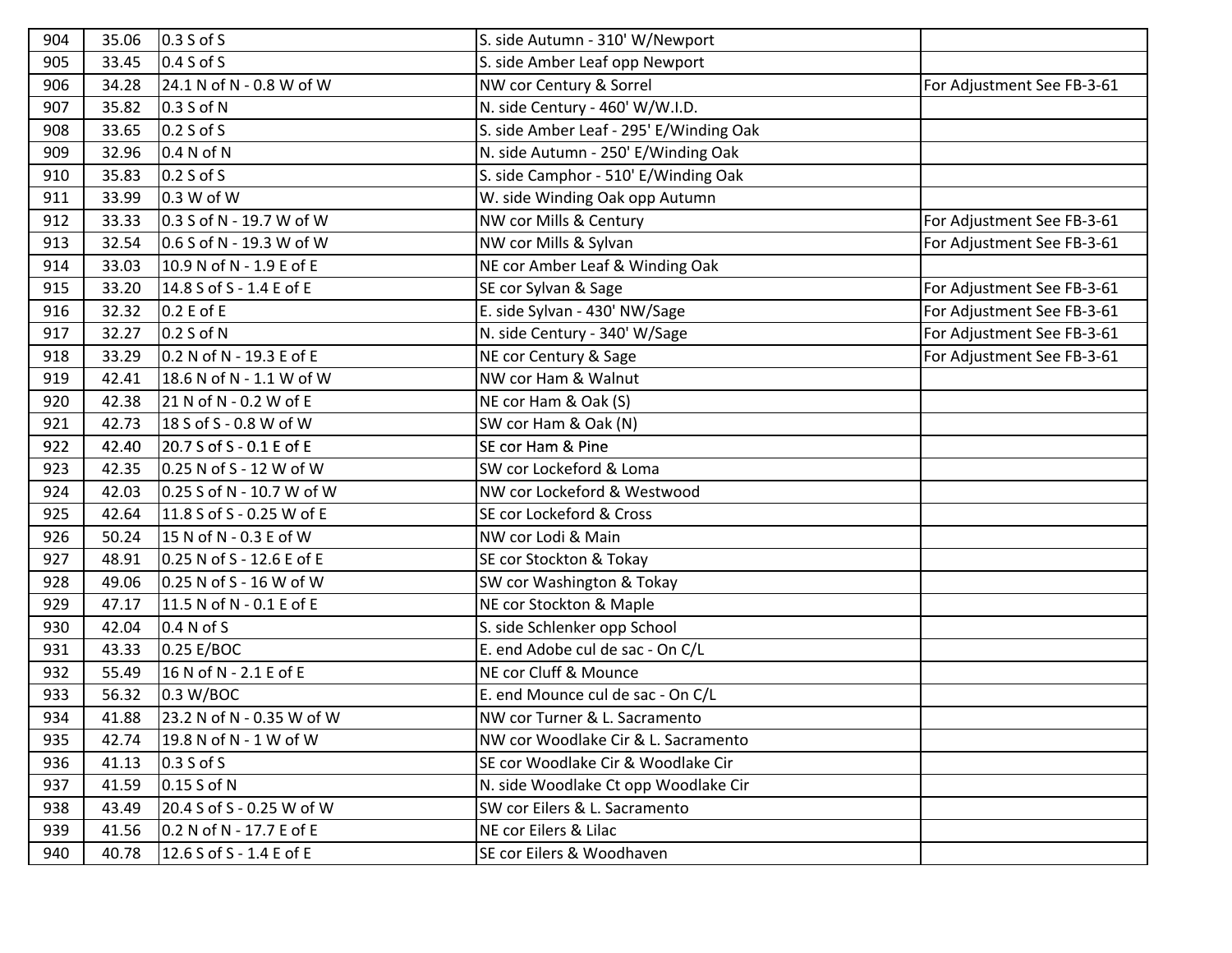| 941 | 45.08 | 0.2 E of W                 | W. side Church - 490' S/Tokay                               |  |
|-----|-------|----------------------------|-------------------------------------------------------------|--|
|     |       |                            | E. side L. Sacramento - 335' S/Yosemite and 75' N/Park West |  |
| 942 | 40.69 | 0.25 W of E                | Extension                                                   |  |
| 943 | 39.86 | 16.4 N of N - 0.5 E of W   | NW cor Cottonwood & W. L. Sacramento Frontage Rd            |  |
|     |       |                            |                                                             |  |
| 944 | 40.84 | 0.4 W of W                 | W. side W. L. Sacramento Frontage Rd - 200' N/Amberwood     |  |
| 945 | 39.55 | 16.5 N of N - 0.4 E of W   | NW cor Glen Oak & Amberwood                                 |  |
| 946 | 39.19 | 17 N of N - 0.5 W of E     | NE cor Cottonwood & Acorn                                   |  |
| 947 | 39.72 | 0.3 W of W                 | W. side Black Oak - 385' N/Madrone Dr                       |  |
| 948 | 39.00 | $0.2 S$ of S               | S. side Madrone Dr opp Madrone Ct                           |  |
| 949 | 38.16 | 0.3 E of E                 | E. side Evergreen - 112' N/White Oak                        |  |
| 950 | 37.63 | 13.4 S of S - 0.1 E of W   | SW cor Rosewood & Cork Oak                                  |  |
| 951 | 37.75 | 12 N of N - 0.2 W of E     | NE cor Rosewood & Applewood                                 |  |
| 952 | 36.60 | 0.45 N of S - 15.7 E of E  | SE cor Fernwood & Applewood                                 |  |
| 953 | 36.56 | 1.1 N of S - 11.3 E of E   | SE cor Park Oak & Applewood                                 |  |
| 954 | 37.25 | 11.6 N of N - 1 W of W     | NW cor Park Oak & Cork Oak                                  |  |
| 955 | 37.99 | 0.8 N of S - 11.0 E of E   | SE cor Parkwest & Evergreen                                 |  |
| 956 | 38.23 | 15.6 N of N - 0.5 E of W   | NW cor Park West & Black Oak                                |  |
| 957 | 38.40 | 0.3 W of W                 | W. side Conifer opp Alder Glen                              |  |
| 958 | 38.44 | 10.6 S of S - 2.1 E of E   | SE cor Evergreen & Bayberry                                 |  |
| 959 | 38.36 | 0.1 N of N                 | N. side Bayberry - 305' E/Conifer                           |  |
| 960 | 39.43 | 8.4 W of E                 | NE cor Alder Glen & Alder Glen                              |  |
| 961 | 38.50 | $0.1$ S of N - 11.3 W of W | NW cor Bayberry & W. L. Sacramento Frontage Rd              |  |
| 962 | 39.83 | $0.6 N of S - 14.4 W of W$ | SW cor Park West & W. L. Sacramento Frontage Rd             |  |
| 963 | 39.64 | 11 N of N - 0.4 E of E     | NE cor Elmwood & E. L. Sacramento Frontage Rd               |  |
| 964 | 40.12 | 4.5 N of S                 | SE cor Elmwood & Elmwood                                    |  |
| 965 | 44.79 | 18 N of N - 0.2 W of E     | NE cor Songbird & Finch Run                                 |  |
| 966 | 44.27 | 0.5 S of N - 19.5 E of E   | NE cor Songbird & Sparrow                                   |  |
| 967 | 43.80 | 0.4 N of N                 | N. side Meadowlark - 300' W/Chickadee                       |  |
| 968 | 42.84 | 0.6 N of S - 15.8 E of E   | SE cor Meadow Lark - Chickadee                              |  |
| 969 | 44.14 | 0.6 W/BOC                  | E. end Meadowlark cul de sac - 2 N of C/L                   |  |
| 970 | 43.73 | $0.5 N of S - 16.5 W of W$ | SW cor Sparrow & Linnet                                     |  |
| 971 | 44.99 | 1.7 S of S - 12.1 W of W   | SW cor Finch Run & Robin                                    |  |
| 972 | 44.52 | 1.6 N of N - 17.3 E of E   | NE cor Century & Chickadee                                  |  |
| 973 | 45.32 | 0.25 S/BOC                 | S. end Thrush cul de sac - On C/L                           |  |
| 974 | 44.96 | 3.1 S of S - 12.3 W of W   | SW cor Century & Bluejay                                    |  |
| 975 | 45.18 | 0.25 S of S                | S. side Swallow - 395' E/Bluejay                            |  |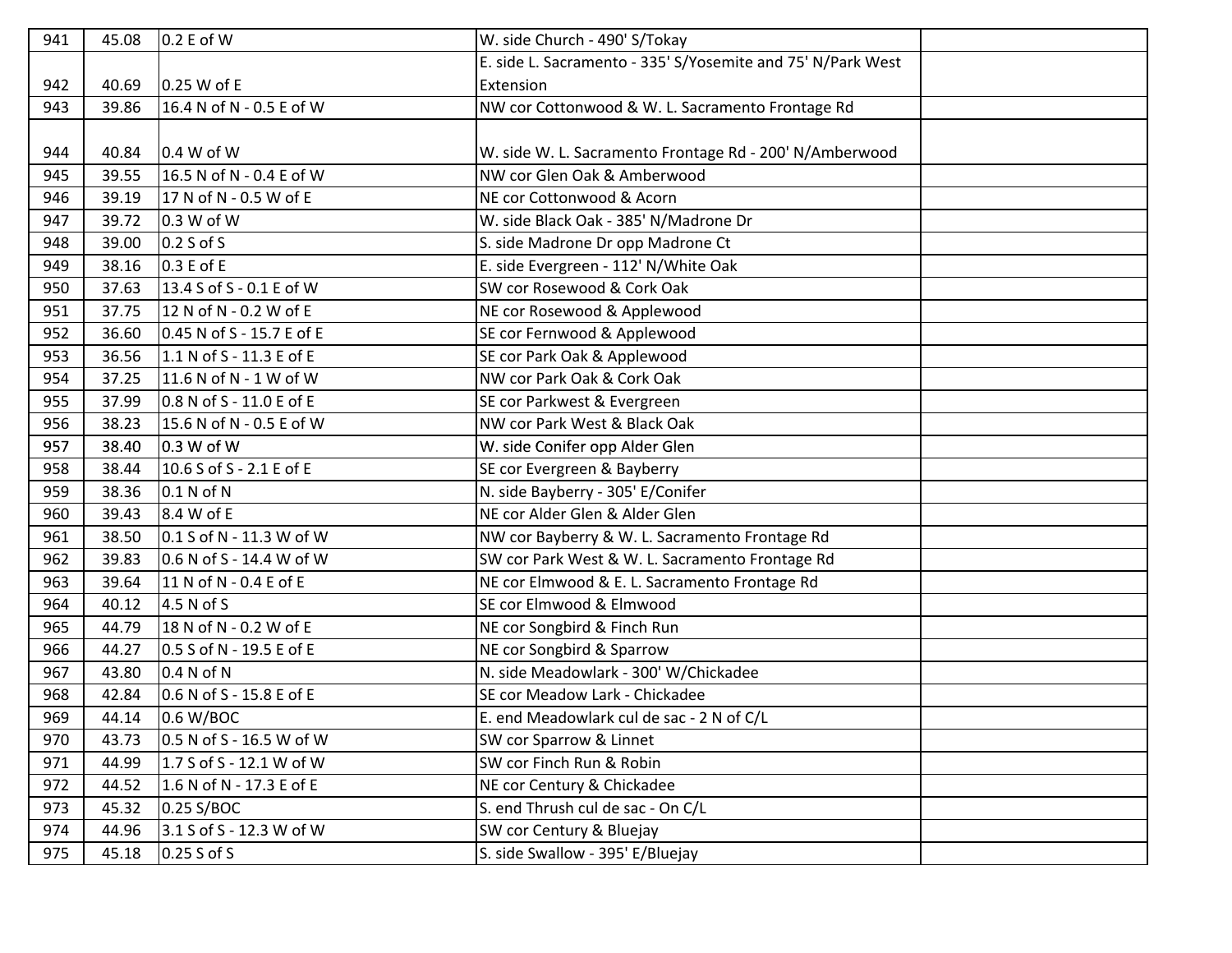| 976  | 46.15 | 1.6 N of N - 16.8 E of E  | NE cor Century & Sandpiper                     |                                |
|------|-------|---------------------------|------------------------------------------------|--------------------------------|
| 977  | 45.24 | 14.3 S of S - 0.7 E of E  | SE cor Sandpiper & Sandpiper                   |                                |
| 978  | 46.28 | 0.8 S of S - 16.2 W of W  | SW cor Sandpiper & Sandpiper                   |                                |
| 979  | 45.46 | 14.6 N of N - 0.9 W of W  | NW cor Sandpiper & Sandpiper                   |                                |
| 980  | 47.32 | 1.2 S of S - 17.1 W of W  | SW cor Century & Starling                      |                                |
| 981  | 48.54 | 25.3 N of N - 0.3 E of W  | NW cor Century & Cherokee                      |                                |
| 982  | 34.43 | 0.9 N of S - 8.5 W of W   | SW cor Grenoble & Filley                       |                                |
| 983  | 33.94 | 0.4 N of N                | N. side Grenoble - 355' W/Filley               |                                |
| 984  | 33.88 | 0.8 S of S - 11.6 E of E  | SE cor St. Anton & Val Gardena                 |                                |
| 985  | 33.66 | 14.7 E of E               | NE cor St. Anton & Interlaken                  |                                |
| 986  | 33.49 | 3.7 N of N - 11 E of E    | NE cor St. Moritz & L. Sacramento              |                                |
| 987  | 33.13 | 0.2 E of W                | W. side Interlaken opp Brittany                |                                |
| 988  | 33.08 | 0.4 N of S                | S. side Brittany opp Val Gardena               |                                |
| 989  | 34.83 | $0.5$ N/BOC               | S. end Chateau cul de sac - 15.5 E of C/L      |                                |
| 990  | 54.33 | 5.3 N of N - 16.1 W of W  | NW cor Cluff & Lockeford                       |                                |
| 991  | 40.79 | 8.1 S of S - 7.4 E of E   | SE cor Hutchins & Vineyard                     |                                |
| 992  | 34.47 | 0.4 N of S - 17.5 W of W  | SW cor Chateau Ct & St. Anton Dr.              |                                |
| 993  | 35.01 | 0.2 S of S - 13.1 E of E  | SE cor Heidelberg Way & St. Anton Dr           |                                |
| 994  | 32.93 | $0.4 S$ of S              | S. side Grenoble - 250' E/Interlaken           |                                |
| 995  | 32.76 | 23 N of N - 0.2 E of E    | NE cor Interlaken & Grenoble                   |                                |
| 996  | 33.52 | 0.5 S of S - 13.5 E of E  | SE cor Interlaken & Vine                       |                                |
| 997  | 46.58 | 0.4 N of N                | N. side Elgin - 230' E/Fawnhaven               |                                |
| 998  | 46.56 | 0.3 W of W                | W. side Fawnhaven opp Valley                   |                                |
| 999  | 50.54 | 15.3 N of N - 0.25 W of E | NE cor Central & Tokay                         |                                |
| 1000 | 51.99 | 0.2 S of S - 12 W of W    | SW cor Garfield & Tokay                        |                                |
| 1001 |       | 13 N of N - 0.2 W of W    | NW cor Cherokee & Tokay                        |                                |
| 1002 |       | 0.4 N/BOC                 | S. end Leland Ct cul de sac - 3 W of C/L       |                                |
| 1003 | 36.81 | 0.2 S of N - 23 E of E    | NE cor Plum Ct & White Oak Way                 |                                |
| 1004 | 36.24 | 0.2 S of N - 24.1 E of E  | NE cor Santee Ct & White Oak Way               |                                |
| 1005 | 36.93 | 0.3 S of N - 19.5 E of E  | NE cor Applewood Dr & White Oak Way            |                                |
| 1006 | 37.46 | 0.5 E of E                | E. side Applewood Dr - 120' S/ Sweetwood Drive |                                |
| 1007 | 40.78 | 2.5 S/SICB - 0.25 W of E  | E. side Woodhaven - 415' N/Turner              |                                |
| 1008 |       | 0.3 N of S - 1.5 E/SICB   | S. side Lockeford - 125' E/Beckman             |                                |
| 1009 | 47.96 | NE cor Pump Base Well #6R | S. side Mission - N. side Blakeley Park        |                                |
| 1010 | 46.58 | 16 N of N - 0.2 W of E    | NE cor Stockton & Cherry                       |                                |
|      |       |                           |                                                | Building set on top of BM. Not |
| 1011 |       | NW cor Pump Base Well #20 | S. side Kettleman - 840' W/Mills               | accessible                     |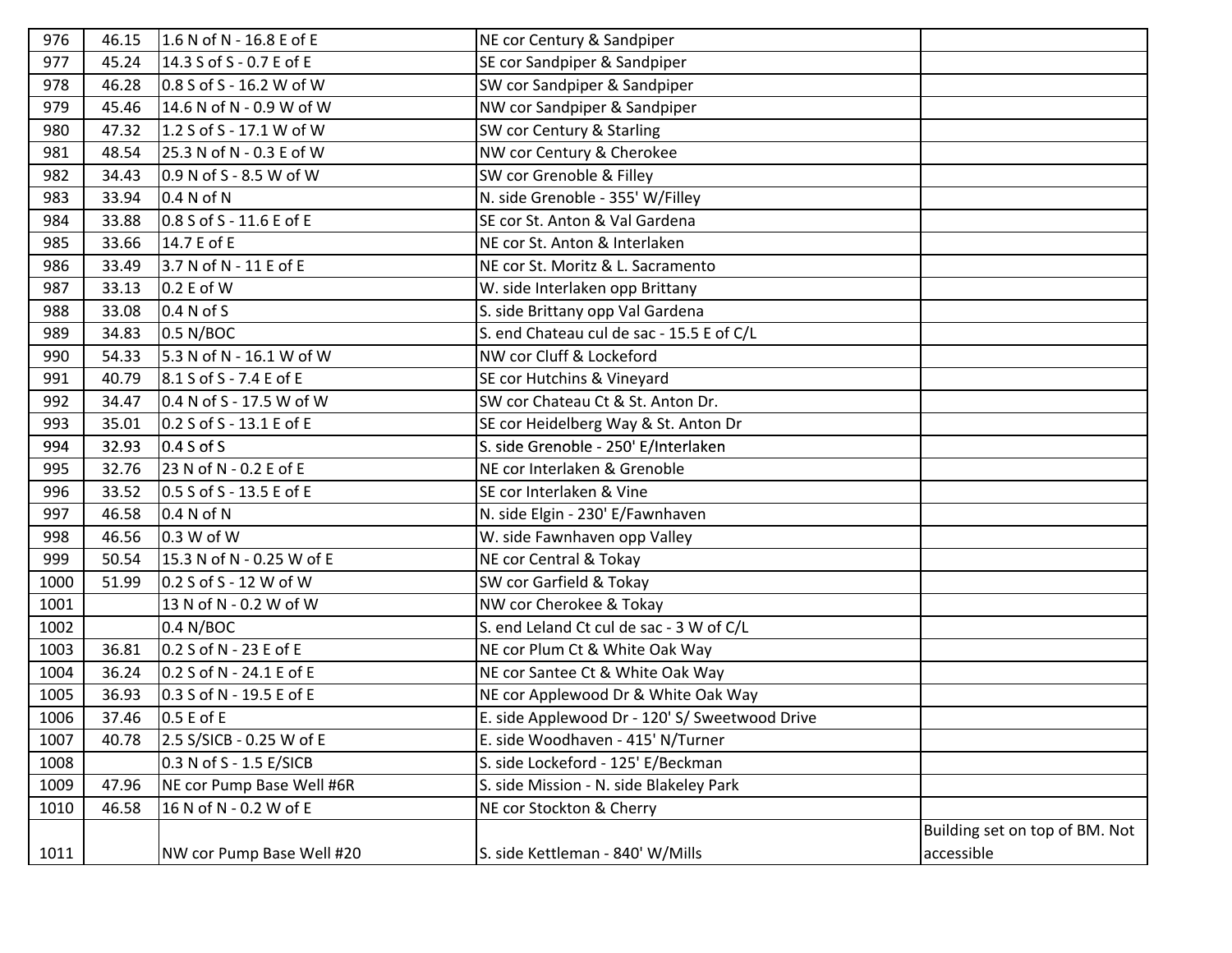| 1012 | 55.02 | SE cor. Pump Base Well #1R         | N.side FIRE STA.#2, Lodi Ave. W. side HWY 99 |                        |
|------|-------|------------------------------------|----------------------------------------------|------------------------|
| 1013 | 61.12 | NW cor Pump Base Well #10R         | E. side CCTC RR - opp Lime                   |                        |
| 1014 | 42.77 | TOC 12.0' N'ly of ECR              | SW cor. Stockton St. & Maggio Cr.            |                        |
| 1015 | 42.20 | TOC 16.5' W'ly of ECR              | SE cor. Maggio Cr.                           |                        |
| 1016 | 42.72 | TOC 13.7' S'ly of ECR              | NE cor. Maggio Cr.                           |                        |
| 1017 | 43.01 | TOC 8.4' S'ly of BCR               | NW cor. Stockton St. & Maggio Cr.            |                        |
| 1018 | 41.83 | TOC 12.5' E'ly of ECR              | NW cor. Stockton St. & Harney Ln.            |                        |
| 1019 | 49.01 | 1.7' w/ ECR on curve, TOC          | SE Cor Turner & Roper                        |                        |
| 1020 | 48.68 | 2.6' s/ ECR on curve               | NE Cor Grant & Palm                          |                        |
| 1021 | 47.38 | 3' s/ ECR on curve, TOC            | NW Cor Grant & Eureka                        |                        |
| 1022 |       | @ 712 Crescent                     | E. Side Crescent, 350' s/ Louie              |                        |
| 1023 | 41.93 | 18.4' W'ly of BCR, TOC             | NE Cor Turner & Woodhaven                    |                        |
| 1024 | 42.54 | 378.17' E'ly of BCR, TOC           | NE Cor Turner & Woodhaven                    |                        |
| 1025 | 40.80 | 358.54 N'ly of ECR, TOC            | NE Cor Woodhaven & Eilers                    |                        |
| 1027 |       | 2.5' N'ly of BCR, 1' behind BOC    | NW Cor Summerset & Cochran                   |                        |
| 1028 |       | 2.3' N'ly of BCR, 1' behind BOC    | SE Cor Wintergreen & Wintergreen Ct.         |                        |
|      |       |                                    |                                              | BM is 1' behind BOC in |
| 1029 | 34.06 | 0.5' E. of W. end of curb return   | SW Cor. Kettleman Ln. & Sylvan Wy.           | sidewalk               |
|      |       |                                    |                                              | BM is 1' behind BOC in |
| 1030 | 33.05 | 0.7' No. of So. end of curb return | SW Cor. Chaparral Ct. & Sylvan Wy.           | sidewalk               |
|      |       |                                    |                                              | BM is 1' behind BOC in |
| 1031 | 31.70 | 1.4' No. of So. end of curb return | SE Cor. Sand Creek Dr. & Sylvan Wy.          | sidewalk               |
|      |       |                                    |                                              | BM is 1' behind BOC in |
| 1032 | 31.05 | 1.8' So. of No. end of curb return | NW Cor. Orchis Dr. & Sylvan Wy.              | sidewalk               |
| 1033 |       | E'ly of BCR, W'ly of BM# 1034      | NE Cor Central & Kettleman                   |                        |
| 1034 |       | E'ly of BCR, E'ly of BM# 1033      | NE Cor Central & Kettleman                   |                        |
| 1035 | 55.95 | E'ly of BCR                        | NE Cor Cluff & Vine                          |                        |
| 1036 |       | 13' W'ly of BCR in curve, TOC      | NE Cor Cherokee & Pine                       |                        |
| 1037 |       |                                    | SW Cor Commerce & Pine                       |                        |
| 1039 | 50.22 | NW cor Pump Base Well #22          | E. side Cherokee Ln. So. of Century Blvd.    |                        |
| 1040 | 53.26 | Brass Cap in TOC                   | NE Cor. Lockeford & Cherokee (@ Burger King) |                        |
| 1041 |       | Brass Cap, TOC                     | N. side Victor opp. Houston                  |                        |
| 1042 | 42.73 | NE cor Pump Base Well # 23         | N. side Harney between Stockton & SPRR       |                        |
| 1043 | 51.16 | SW cor Pump Base Well #4           | SE cor Locust & Main                         |                        |
| 1044 |       | 10.2 E'ly of BCR on Curve          | NE Cor Yokuts Dr.& Yokuts Ct.                |                        |
| 1045 |       | 9.7' S'ly of ECR on curve, TOC     | NE Cor Yokuts Dr. & Yokuts Ct.               |                        |
| 1046 |       | 4.3 E'ly of BCR, 1' behind BOC     | SW Cor Camphor & Winding Oak                 |                        |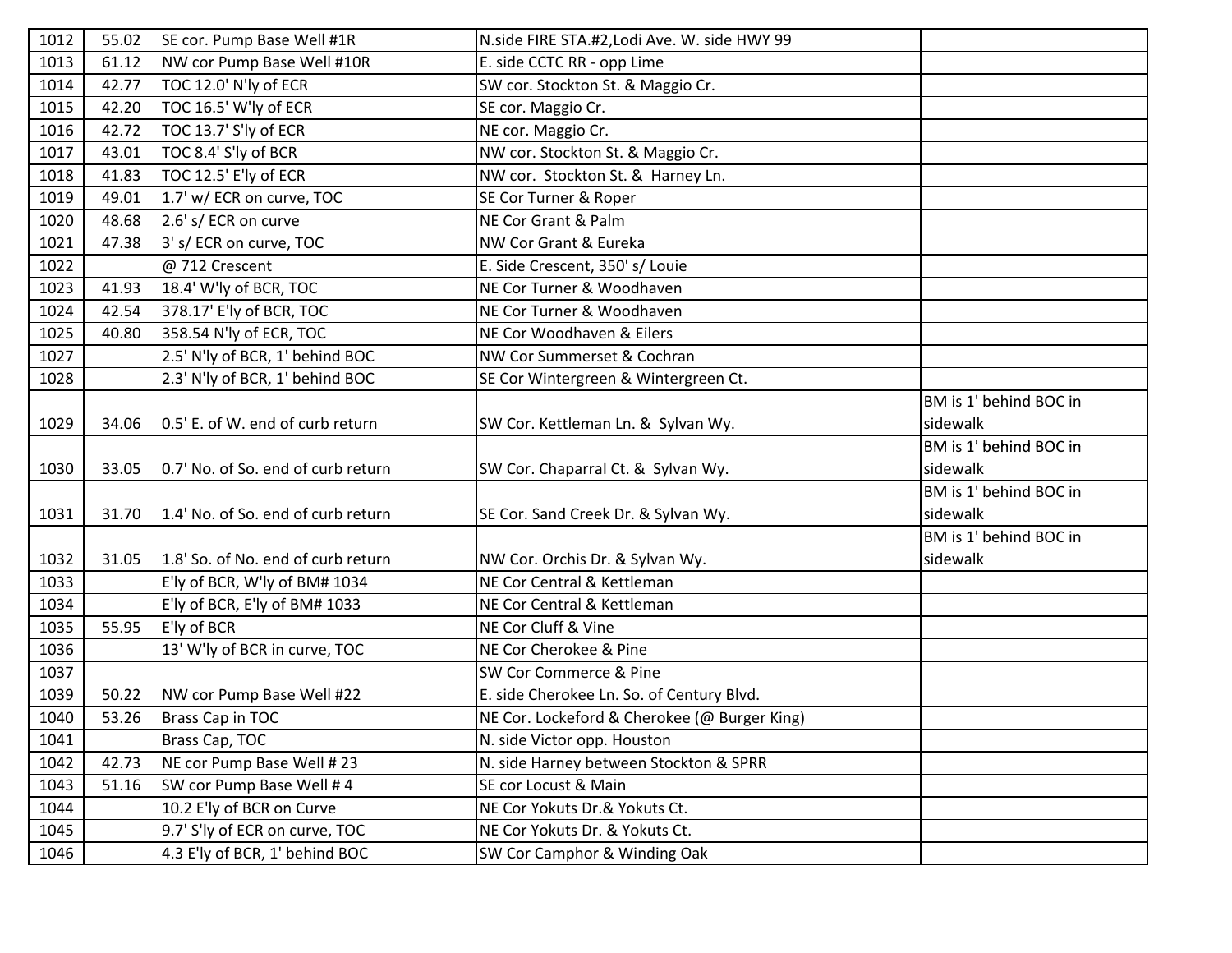| 1047 | 38.87 | 382' E'ly of BCR                    | NE Cor Blackoak & Park West                             |                                 |
|------|-------|-------------------------------------|---------------------------------------------------------|---------------------------------|
| 1048 |       |                                     | NE Cor Hutchins & Lodi                                  |                                 |
| 1049 |       |                                     | SW Cor Hutchins & Lodi                                  |                                 |
| 1050 |       |                                     | SW Cor Hutchins & Connie                                |                                 |
| 1051 |       |                                     | NE Cor Hutchins & Tokay                                 |                                 |
| 1052 |       |                                     | SW Cor Hutchins & Tokay                                 |                                 |
|      |       |                                     |                                                         |                                 |
| 1053 | 41.09 | NW cor Base Well #21                | E. Lwr. Sac. Frontage Rd., 150' N. of Elm               | Rt. side of doorway inside shed |
|      |       |                                     |                                                         | Rt. side of doorway inside of   |
| 1054 | 36.50 | W. side Base Well # 20              | 250' S. of Kettleman & 350' E. of Sylvan                | shed                            |
| 1055 | 36.89 | NE cor Base Well # 17               | NE cor Vine & Evert Ct.                                 |                                 |
| 1057 | 31.97 | Brass Cap in T.O.C. S'ly end return | SE Cor. Lower Sacramento Rd. & Kettleman Ln             |                                 |
|      |       |                                     | E. Side Rose St. aprx. 200' No. of Walnut St.           |                                 |
|      |       |                                     |                                                         |                                 |
| 1058 | 46.52 | NE Cor. Pump Base Well 3R           |                                                         |                                 |
| 1059 | 52.51 | SW Cor. Pump Base Well 24           | E. Side Stockton St. No. side of Grape Stadium          |                                 |
| 1060 | 58.98 | SE Cor. Well Head Well 11R          | 824 E. Turner Rd. aprox. 650' East of Beckman Rd.       |                                 |
| 1061 | 33.94 | Brass Cap, TOC E'ly end curb return | SE Cor. Tienda Dr. aprox. 480' N.of Kettleman Ln.       |                                 |
| 1062 | 47.06 | NE cor. Well Base Well #25          | So. side Holly Dr. E. of Fairmont Ave.                  |                                 |
| 1063 | 39.82 | SE Cor. Well Base Well #26          | NE Cor. Turner & Bridgetown (Katzakian Park)            |                                 |
| 1064 | 57.39 | SW Cor. Well Base Well 4-R          | N. side Thurman, E. side CCTC spur track                |                                 |
| 1065 | 40.66 | Brass Cap, TOC 1' W. of ECR         | SW Cor. Turner & Evergreen                              |                                 |
| 1066 | 36.47 | Brass Cap, TOC, 8' E'ly of ECR      | NW Cor. Evergreen & Paradise                            |                                 |
| 1067 | 37.38 | Brass Cap, in SWK, 2.3' S. of ECR   | NE Cor. Elerica & Douglas Fir                           | 1.3' E. of FOC.                 |
| 1068 | 32.54 | Brass Cap, in SWK, 4.6' N. of BCR   | SW Cor. Mills & Incline                                 | 0.7' W. of FOC.                 |
| 1069 | 42.86 | Brass Cap, in SWK, 0.45' E. of BCR  | NE Cor. Hartford & Squire                               | Set at BOW                      |
| 1070 | 31.77 | Brass Cap, TOC                      | NE Cor. Mills & Harney                                  |                                 |
| 1071 | 34.34 | Brass Cap, TOC                      | NE Cor. Millsbrook & Medallion                          |                                 |
| 1072 | 34.18 | Brass Cap, TOC                      | NE Cor. Poppy & Lexington                               |                                 |
| 1073 | 33.66 | Brass Cap, TOC                      | N. side Harney, 312' w/ BCR Poppy                       |                                 |
| 1074 | 30.89 | Brass Cap, TOC                      | SW Cor. Legacy & Giannoni                               |                                 |
| 1075 | 42.89 | Brass Cap, TOC                      | N. Side Culbertson 350' E. of Melby E. side school dwy. | Opp. 340 Culbertson             |
| 1076 | 36.66 | Brass Cap, TOC                      | NE Cor Lodi / Lower Sacramento                          |                                 |
| 1077 | 55.98 | Brass Cap, TOC                      | SW Cor Industrial / Guild                               |                                 |
| 1078 | 53.88 | Brass Cap, TOC                      | E. side Beckman/ 300' s/ Thurman                        |                                 |
| 1079 | 56.00 | Brass Cap, TOC                      | NW Cor Vine / Guild                                     |                                 |
| 1080 | 55.37 | Brass Cap, TOC                      | 35' n/ NW Cor Guild/ Auto Center                        |                                 |